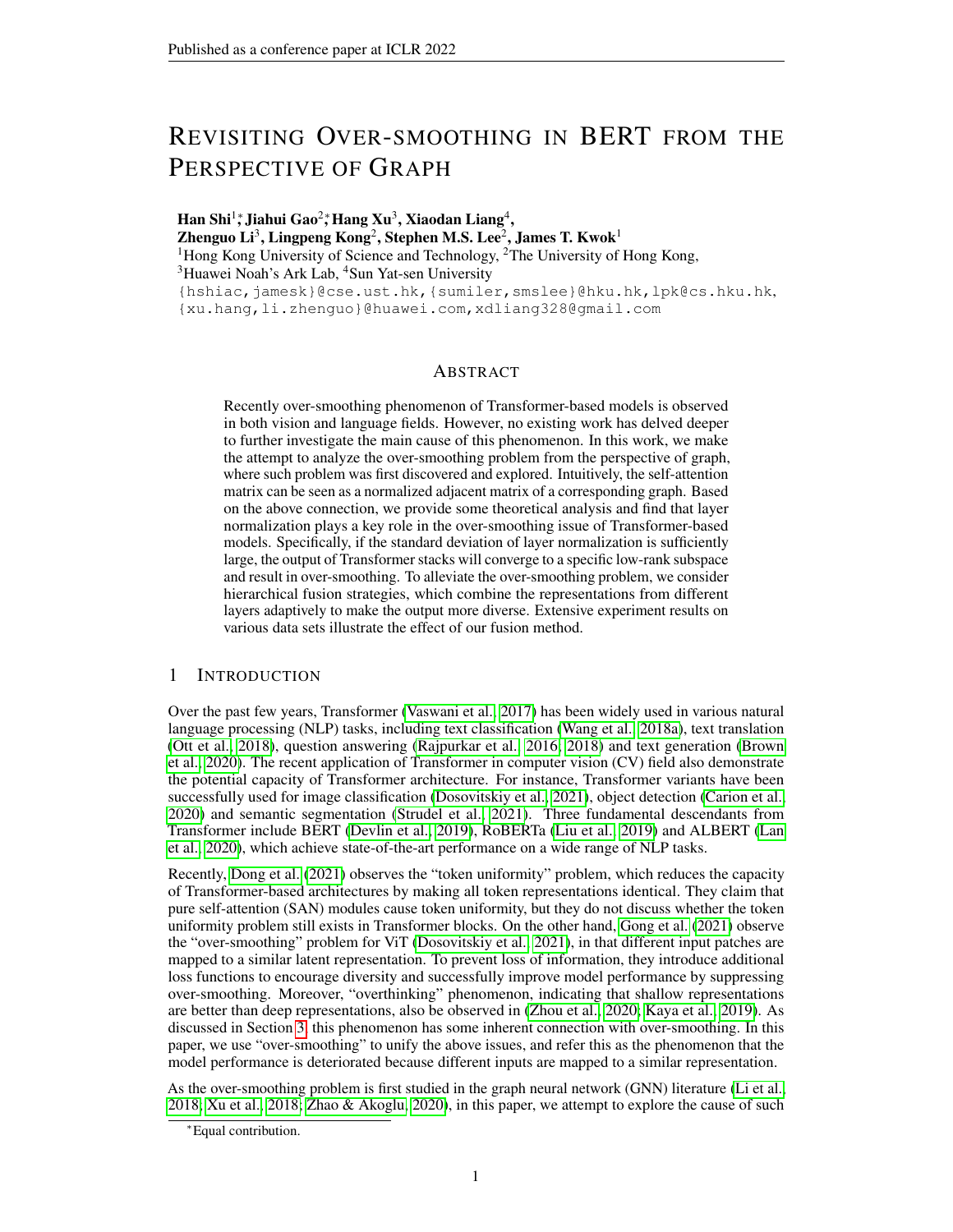problem by building a relationship between Transformer blocks and graphs. Specifically, we consider the self-attention matrix as the normalized adjacency matrix of a weighted graph, whose nodes are the tokens in a sentence. Furthermore, we consider the inherent connection between BERT and graph convolutional networks [\(Kipf & Welling, 2017\)](#page-9-8). Inspired by the over-smoothing problem in GNN, we study over-smoothing in BERT from a theoretical view via matrix projection. As opposed to [Dong](#page-9-5) [et al.](#page-9-5) [\(2021\)](#page-9-5), where the authors claim that layer normalization is irrelevant to over-smoothing, we find that layer normalization [\(Ba et al., 2016\)](#page-9-9) plays an important role in over-smoothing. Specifically, we theoretically prove that, if the standard deviation in layer normalization is sufficiently large, the outputs of the Transformer stacks will converge to a low-rank subspace, resulting in over-smoothing. Empirically, we verify that the conditions hold for a certain number of samples for a pre-trained and fine-tuned BERT model [\(Devlin et al., 2019\)](#page-9-3), which is consistent with our above observations.

To alleviate the over-smoothing problem, we propose a hierarchical fusion strategy that adaptively fuses representations from different layers. Three fusion approaches are used: (*i*) Concat Fusion, (*ii*) Max Fusion, and (*iii*) Gate Fusion. The proposed method reduces the similarity between tokens and outperforms BERT baseline on the GLUE [\(Wang et al., 2018a\)](#page-10-1), SWAG [\(Zellers et al., 2018\)](#page-11-3) and SQuAD [\(Rajpurkar et al., 2016;](#page-10-3) [2018\)](#page-10-4) data sets.

In summary, the contributions of this paper are as follows: (*i*) We develop the relationship between self-attention and graph for a better understanding of over-smoothing in BERT. (*ii*) We provide theoretical analysis on over-smoothing in the BERT model, and empirically verify the theoretical results. (*iii*) We propose hierarchical fusion strategies that adaptively combine different layers to alleviate over-smoothing. Extensive experimental results verify our methods' effectiveness.

## 2 RELATED WORK

#### <span id="page-1-3"></span>2.1 TRANSFORMER BLOCK AND SELF-ATTENTION

Transformer block is a basic component in Transformer model [\(Vaswani et al., 2017\)](#page-10-0). Each Transformer block consists of a self-attention layer and a feed-forward layer. Let  $X \in \mathbb{R}^{n \times d}$  be the input to a Transformer block, where  $n$  is the number of input tokens and  $d$  is the embedding size. The self-attention layer output can be written as:

$$
Attn(\boldsymbol{X}) = \boldsymbol{X} + \sum_{k=1}^{h} \sigma(\boldsymbol{X}\boldsymbol{W}_{k}^{Q}(\boldsymbol{X}\boldsymbol{W}_{k}^{K})^{\top})\boldsymbol{X}\boldsymbol{W}_{k}^{V}\boldsymbol{W}_{k}^{O\top} = \boldsymbol{X} + \sum_{k=1}^{h} \hat{\boldsymbol{A}}_{k}\boldsymbol{X}\boldsymbol{W}_{k}^{VO}, \qquad (1)
$$

where h is the number of heads,  $\sigma$  is the softmax function, and  $W_k^Q, W_k^K, W_k^V, W_k^O \in \mathbb{R}^{d \times d_h}$ (where  $d_h = d/h$  is the dimension of a single-head output) are weight matrices for the query, key, value, and output, respectively of the kth head. In particular, the self-attention matrix

<span id="page-1-1"></span><span id="page-1-0"></span>
$$
\hat{A} = \sigma(XW^Q(XW^K)^{\top}) = \sigma(QK^{\top})
$$
\n(2)

in [\(1\)](#page-1-0) plays a key role in the self-attention layer [\(Park et al., 2019;](#page-10-8) [Gong et al., 2019;](#page-9-10) [Kovaleva et al.,](#page-9-11) √ [2019\)](#page-9-11). As in [\(Yun et al., 2020;](#page-11-4) [Shi et al., 2021;](#page-10-9) [Dong et al., 2021\)](#page-9-5), we drop the scale product  $1/\sqrt{d_h}$ to simplify analysis.

The feed-forward layer usually has two fully-connected (FC) layers with residual connection:

$$
FF(\boldsymbol{X}) = Attn(\boldsymbol{X}) + ReLU(Attn(\boldsymbol{X})\boldsymbol{W}_1 + \boldsymbol{b}_1)\boldsymbol{W}_2 + \boldsymbol{b}_2,
$$

where  $W_1 \in \mathbb{R}^{d \times d_{\text{ff}}}, W_2 \in \mathbb{R}^{d_{\text{ff}} \times d}$  ( $d_{\text{ff}}$  is the size of the intermediate layer) are the weight matrices, and  $b_1, b_2$  are the biases. Two layer normalization [\(Ba et al., 2016\)](#page-9-9) operations are performed after the self-attention layer and fully-connected layer, respectively.

#### <span id="page-1-2"></span>2.2 OVER-SMOOTHING

In graph neural networks, over-smoothing refers to the problem that the performance deteriorates as representations of all the nodes become similar [\(Li et al., 2018;](#page-10-7) [Xu et al., 2018;](#page-11-1) [Huang et al.,](#page-9-12) [2020\)](#page-9-12). Its main cause is the stacked aggregation layer using the same adjacency matrix. Recently, several approaches have been proposed to alleviate the over-smoothing problem. [Xu et al.](#page-11-1) [\(2018\)](#page-11-1) propose a jumping knowledge network for better structure-aware representation, which flexibly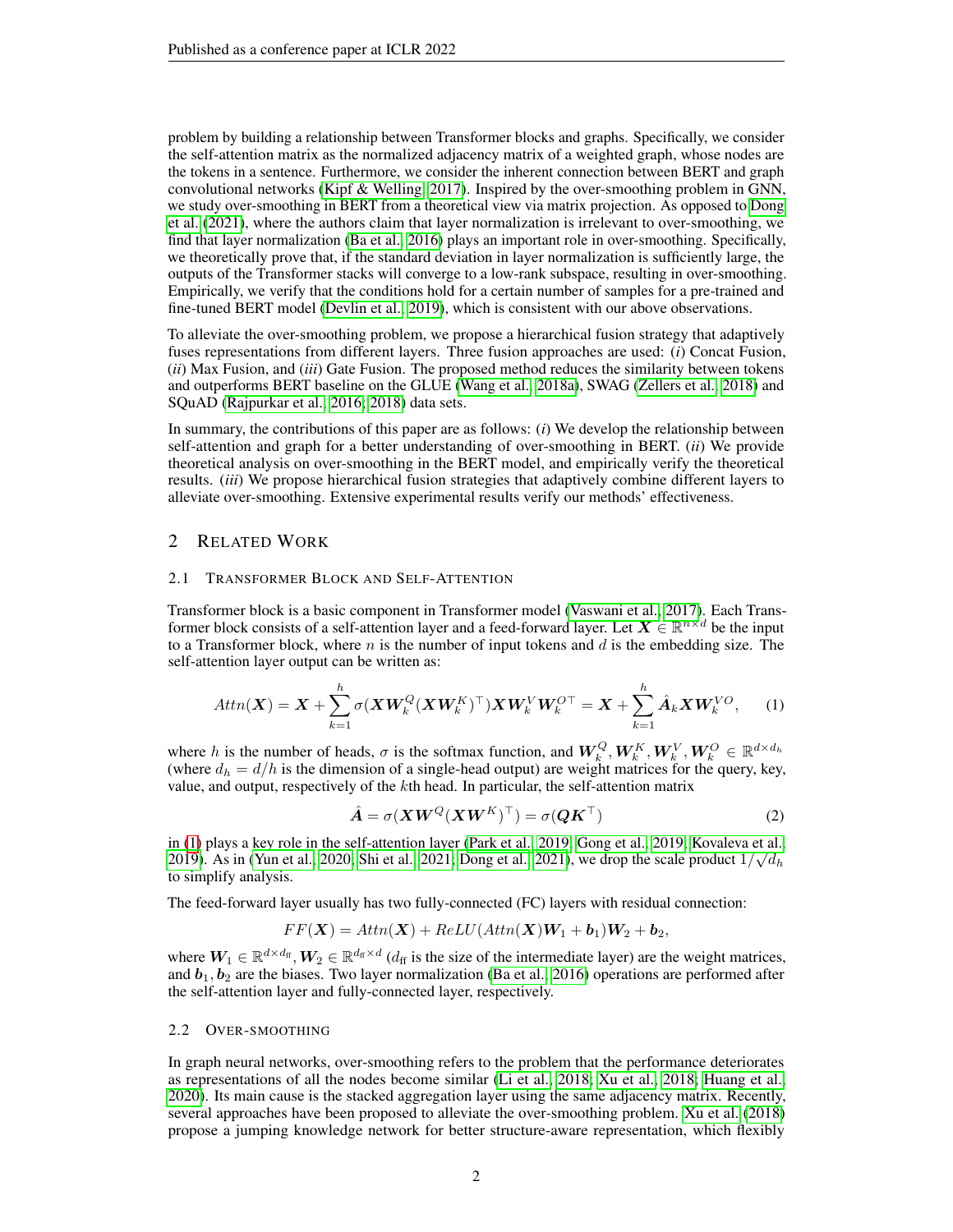<span id="page-2-2"></span>

<span id="page-2-4"></span><span id="page-2-3"></span>Figure 1: Over-smoothing in BERT models.

leverages different neighborhood ranges. ResGCN [\(Li et al., 2019\)](#page-10-10) adapts the residual connection and dilated convolution in the graph convolutional network (GCN), and successfully scales the GCN to 56 layers. [Zhao & Akoglu](#page-11-2) [\(2020\)](#page-11-2) propose PairNorm, a novel normalization layer, that prevents node embeddings from becoming too similar. DropEdge [\(Rong et al., 2020;](#page-10-11) [Huang et al., 2020\)](#page-9-12) randomly removes edges from the input graph at each training epoch, and reduces the effect of over-smoothing.

Unlike graph neural networks, over-smoothing in Transformer-based architectures has not been discussed in detail. [Dong et al.](#page-9-5) [\(2021\)](#page-9-5) introduce the "token-uniformity" problem for self-attention, and show that skip connections and multi-layer perceptron can mitigate this problem. However, [Gong](#page-9-6) [et al.](#page-9-6) [\(2021\)](#page-9-6) still observe over-smoothing on the Vision Transformers [\(Dosovitskiy et al., 2021\)](#page-9-1).

## <span id="page-2-0"></span>3 DOES OVER-SMOOTHING EXIST IN BERT?

In this section, we first explore the existence of over-smoothing in BERT, by measuring the similarity between tokens in each Transformer layer. Specifically, we use the token-wise cosine similarity [\(Gong et al., 2021\)](#page-9-6) as our similarity measure:

$$
\text{CosSim} = \frac{1}{n(n-1)} \sum_{i \neq j} \frac{\mathbf{h}_i^{\top} \mathbf{h}_j}{\|\mathbf{h}_i\|_2 \|\mathbf{h}_j\|_2},
$$

where n is the number of tokens,  $h_i$  and  $h_j$  are two representations of different tokens, and  $\|\cdot\|_2$  is the Euclidean norm. Following [Dong et al.](#page-9-5) [\(2021\)](#page-9-5), we use WikiBio [\(Lebret et al., 2016\)](#page-10-12) as input to the following Transformer-based models fine-tuned on the SQuAD data set [\(Rajpurkar et al., 2018\)](#page-10-4):  $(i)$  BERT [\(Devlin et al., 2019\)](#page-9-3),  $(ii)$  RoBERTa [\(Liu et al., 2019\)](#page-10-6) and  $(iii)$  ALBERT [\(Lan et al., 2020\)](#page-9-4).<sup>[1](#page-2-1)</sup> For comparison, all three models are stacked with 12 blocks. We calculate each *CosSim* for each data sample and show the average and standard derivation of *CosSim* values over all WikiBio data.

In the figures, layer 0 represents original input token representation, and layer 1-12 represents the corresponding transformer layers. As shown in Figure [1\(a\),](#page-2-2) the original token representations are different from each other, while token similarities are high in the last layer. For instance, the average token-wise cosine similarity of the last layer of ALBERT and RoBERTa are both larger than 90%.

To illustrate the relationship between "over-thinking" and "over-smoothing", we compare the tokenwise cosine similarity at each layer with the corresponding error rate. As for the corresponding error rate of layer i, we use the representations from layer i as the final output and fine-tune the classifier. Following [Zhou et al.](#page-11-0) [\(2020\)](#page-11-0), we experiment with ALBERT [\(Lan et al., 2020\)](#page-9-4) fine-tuned on the MRPC data set [\(Dolan & Brockett, 2005\)](#page-9-13) and use their error rate results for convenience. As shown in Figure [1\(b\),](#page-2-3) layer 10 has the lowest cosine similarity and error rate. At layers 11 and 12, the tokens have larger cosine similarities, making them harder to distinguish and resulting in the performance drop. Thus, "over-thinking" can be explained by "over-smoothing".

A direct consequence of over-smoothing is that the performance cannot be improved when the model gets deeper, since the individual tokens are no longer distinguishable. To illustrate this, we increase the number of layers in BERT to 24 while keeping the other settings. As shown in Figure [1\(c\),](#page-2-4) the

<span id="page-2-1"></span><sup>&</sup>lt;sup>1</sup>Our implementation is based on the HuggingFace's Transformers library [\(Wolf et al., 2020\)](#page-11-5).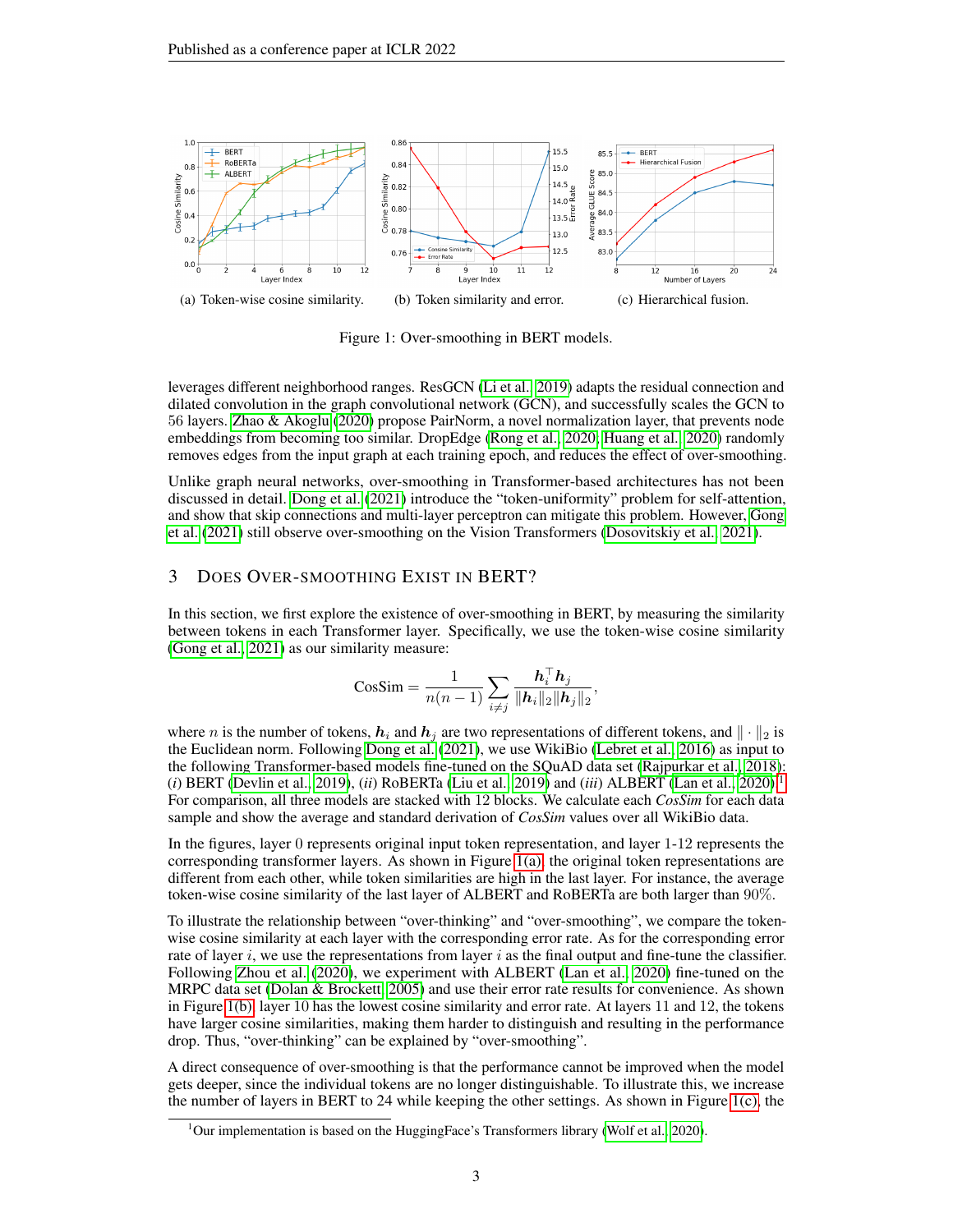

<span id="page-3-0"></span>Figure 2: Illustration of self-attention and the corresponding graph  $\mathcal G$ . For simplicity, we drop the self-loops in  $\mathcal{G}$ .

performance of vanilla BERT cannot improve as the model gets deeper. In contrast, the proposed hierarchical fusion (as will be discussed in Section [6\)](#page-6-0) consistently outperforms the baseline, and has better and better performance as the model gets deeper. Based on these observations, we conclude that the over-smoothing problem still exists in BERT.

## 4 RELATIONSHIP BETWEEN SELF-ATTENTION AND GRAPH

Since over-smoothing is first discussed in the graph neural network literature [\(Li et al., 2018;](#page-10-7) [Zhao &](#page-11-2) [Akoglu, 2020\)](#page-11-2), we attempt to understand its cause from a graph perspective in this section.

## <span id="page-3-1"></span>4.1 SELF-ATTENTION VS RESGCN

Given a Transformer block, construct a weighted graph  $G$  with the input tokens as nodes and  $\exp(\bm{Q}_i^\top\bm{K}_j)$  as the  $(i, j)$ th entry of its adjacency matrix  $\bm{A}$ . By rewriting the self-attention matrix  $\hat{A}$  in [\(2\)](#page-1-1) as  $\hat{A}_{i,j} = \sigma(QK^{\top})_{i,j} = \exp(Q_i^{\top}K_j)/\sum_l \exp(Q_i^{\top}K_l)$ ,  $\hat{A}$  can thus be viewed as  $\mathcal{G}$ 's normalized adjacency matrix [\(Von Luxburg, 2007\)](#page-10-13). In other words,  $\hat{A} = D^{-1}A$ , where  $D =$  $diag(d_1, d_2, \ldots, d_n)$  and  $d_i = \sum_j A_{i,j}$ . Figure [2](#page-3-0) shows an example for the sentence "worth the effort to watch." from the SST-2 data set [\(Socher et al., 2013\)](#page-10-14) processed by BERT.

Note that graph convolutional network combined with residual connections (ResGCN) [\(Kipf &](#page-9-8) [Welling, 2017\)](#page-9-8) can be expressed as follows.

$$
ResGCN(X) = X + ReLU(D^{-1/2}AD^{-1/2}XW) = X + ReLU(\hat{A}XW),
$$
 (3)

which has the similar form with the self-attention layer in Eq. [\(1\)](#page-1-0). By comparing self-attention module with ResGCN, we have the following observations: (i) Since  $A_{i,j} \neq A_{j,i}$  in general, G in self-attention is a directed graph; (ii)  $\hat{A} = D^{-1}A$  in self-attention is the random walk normalization [\(Chung &](#page-9-14) [Graham, 1997\)](#page-9-14), while GCN usually uses the symmetric normalization version  $\hat{A} = D^{-1/2}AD^{-1/2}$ ; (iii) The attention matrices constructed at different Transformer layers are different, while in typical graphs, the adjacency matrices are usually static.

#### 4.2 UNSHARED ATTENTION MATRIX VS SHARED ATTENTION MATRIX

As discussed in Section [2.2,](#page-1-2) over-smoothing in graph neural networks is mainly due to the repeated aggregation operations using the same adjacency matrix. To compare the self-attention matrices  $(\tilde{A})$ 's) at different Transformer layers, we first flatten the multi-head attention and then measure the cosine similarity between  $\vec{A}$ 's at successive layers. Experiment is performed with BERT [\(Devlin](#page-9-3) [et al., 2019\)](#page-9-3), RoBERTa [\(Liu et al., 2019\)](#page-10-6) and ALBERT [\(Lan et al., 2020\)](#page-9-4) on the WikiBio data set [\(Lebret et al., 2016\)](#page-10-12).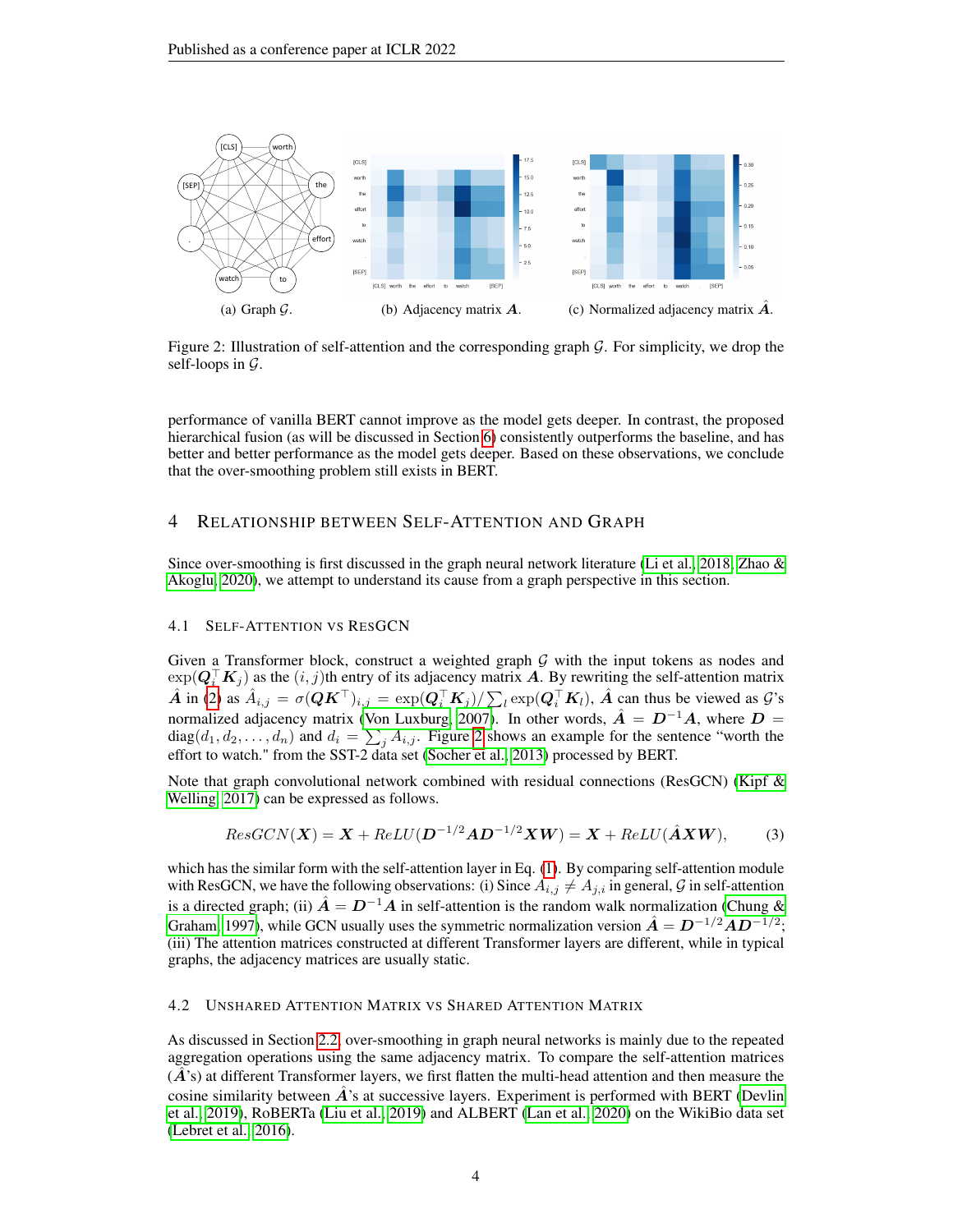<span id="page-4-2"></span>

| Table 1: Performance $(\%)$ on the GLUE development set by the original BERT (top row) and various       |
|----------------------------------------------------------------------------------------------------------|
| BERT variants with different degrees of self-attention matrix sharing. Numbers in parentheses are        |
| the layers that share the self-attention matrix (e.g., BERT $(1-12)$ means that the A's from layers 1-12 |
| are shared). The last column shows the FLOPs in the self-attention modules.                              |

|                     | $MNLI$ (m/mm) | OOP  | ONLI | $SST-2$ | <b>COLA</b> | STS-B | <b>MRPC</b> | <b>RTE</b> | Average | <b>FLOPs</b>    |
|---------------------|---------------|------|------|---------|-------------|-------|-------------|------------|---------|-----------------|
| <b>BERT</b>         | 85.4/85.8     | 88.2 | 91.5 | 92.9    | 62.1        | 88.8  | 90.4        | 69.0       | 83.8    | 2.7G            |
| <b>BERT</b> (11-12) | 84.9/85.0     | 88.1 | 91.0 | 93.0    | 62.3        | 89.7  | 91.1        | 70.8       | 84.0    | 2.4G            |
| <b>BERT</b> (9-12)  | 85.3/85.1     | 88.1 | 90.1 | 92.9    | 62.6        | 89.3  | 91.2        | 68.5       | 83.7    | 2.1G            |
| <b>BERT</b> (7-12)  | 84.2/84.8     | 88.0 | 90.6 | 92.1    | 62.7        | 89.2  | 90.5        | 68.2       | 83.4    | 1.8G            |
| <b>BERT</b> (5-12)  | 84.0/84.3     | 88.0 | 89.7 | 92.8    | 64.1        | 89.0  | 90.3        | 68.2       | 83.4    | $1.5\mathrm{G}$ |
| <b>BERT</b> (3-12)  | 82.5/82.4     | 87.5 | 88.6 | 91.6    | 57.0        | 87.9  | 88.4        | 65.7       | 81.3    | 1.2G            |
| <b>BERT</b> (1-12)  | 81.3/81.7     | 87.3 | 88.5 | 92.0    | 57.7        | 87.4  | 87.5        | 65.0       | 80.9    | 1.1G            |

Figure [3](#page-4-0) shows the cosine similarities obtained. As can be seen, the similarities at the last few layers are high, $^2$  $^2$  while those at the first few layers are different from each other. In other words, the attention patterns at the first few layers are changing, and become stable at the upper layers.

In the following, we focus on BERT and explore how many layers can share the same selfattention matrix. Note that this is different from ALBERT, which shares model parameters instead of attention matrices. Results are shown in Table [1.](#page-4-2) As can be seen, sharing attention matrices among the last 8 layers (i.e., layers 5- 12) does not harm model performance. This is consistent with the observation in Figure [3.](#page-4-0) Note that sharing attention matrices not only reduces the number of parameters in the selfattention module, but also makes the model more efficient by reducing the computations during training and inference. As shown in Table [1,](#page-4-2) BERT (5-12) reduces 44.4% FLOPs in the selfattention modules compared with the vanilla BERT, while still achieving comparable average GLUE scores.



<span id="page-4-0"></span>Figure 3: Consine similarity between the attention matrices  $\vec{A}$ 's at layer i and its next higher layer.

## 5 OVER-SMOOTHING IN BERT

In this section, we analyze the over-smoothing problem in BERT theoretically, and then verify the result empirically.

#### 5.1 THEORETICAL ANALYSIS

Our analysis is based on matrix projection. We define a subspace  $M$ , in which each row vector of the element in this subspace is identical.

**Definition 1.** Define  $\mathcal{M} := \{ Y \in \mathbb{R}^{n \times d} | Y = eC, C \in \mathbb{R}^{1 \times d} \}$  as a subspace in  $\mathbb{R}^{n \times d}$ , where  $e = [1, 1, \ldots, 1]^\dagger \in \mathbb{R}^{n \times 1}$ , *n* is the number of tokens and d is the dimension of token representation.

Each  $Y$  in subspace  $M$  suffers from the over-smoothing issue since the representation of each token is C, which is the same with each other. We define the distance between matrix  $H \in \mathbb{R}^{n \times d}$  and M as  $d_{\mathcal{M}}(H) := \min_{\mathbf{Y} \in \mathcal{M}} \|\mathbf{H} - \mathbf{Y}\|_F$ , where  $\|\cdot\|_F$  is the Frobenius norm. Next, we investigate the distance between the output of layer  $l$  and subspace  $M$ . We have the following Lemma.

<span id="page-4-1"></span><sup>&</sup>lt;sup>2</sup> For example, in BERT, the attention matrices  $\hat{A}$ 's for the last 8 layers are very similar.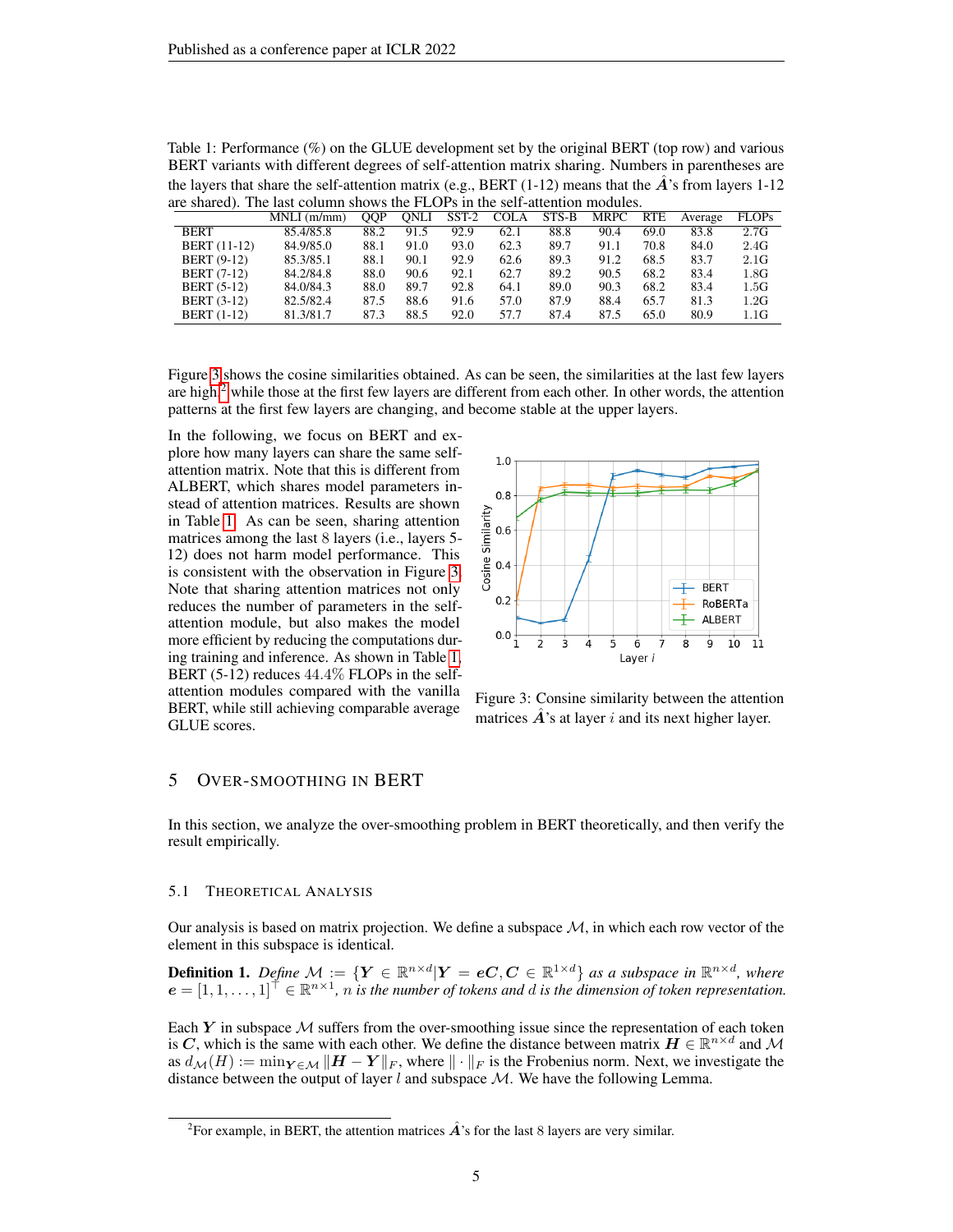

<span id="page-5-2"></span>Figure 4: The illustration of over-smoothing problem. Recursively,  $H<sub>l</sub>$  will converge to subspace M where representation of each token is identical.

<span id="page-5-0"></span>**Lemma 1.** For self-attention matrix  $\hat{A}$ , any  $H, B \in \mathbb{R}^{n \times d}$  and  $\alpha_1, \alpha_2 \ge 0$ , we have:

$$
d_{\mathcal{M}}(\boldsymbol{H}\boldsymbol{W}) \le sd_{\mathcal{M}}(\boldsymbol{H}),\tag{4}
$$

$$
d_{\mathcal{M}}(ReLU(\boldsymbol{H})) \leq d_{\mathcal{M}}(\boldsymbol{H}),
$$
\n(5)

$$
d_{\mathcal{M}}(\alpha_1 \boldsymbol{H} + \alpha_2 \boldsymbol{B}) \le \alpha_1 d_{\mathcal{M}}(\boldsymbol{H}) + \alpha_2 d_{\mathcal{M}}(\boldsymbol{B}),
$$
\n(6)

$$
d_{\mathcal{M}}(\hat{\mathbf{A}}\mathbf{H}) \le \sqrt{\lambda_{\max}} d_{\mathcal{M}}(\mathbf{H}),\tag{7}
$$

*where*  $\lambda_{\text{max}}$  *is the largest eigenvalue of*  $\hat{A}^{\top}(I - ee^{\top})\hat{A}$  *and s is the largest singular value of* W.

Using Lemma [1,](#page-5-0) we have the following Theorem.

<span id="page-5-1"></span>Theorem 2. *For a BERT block with* h *heads, we have*

$$
d_{\mathcal{M}}(\boldsymbol{H}_{l+1}) \leq v d_{\mathcal{M}}(\boldsymbol{H}_{l}),
$$
\n(8)

where  $v = (1 + s^2)(1 + \sqrt{\lambda}hs)/(\sigma_1 \sigma_2)$ ,  $s > 0$  is the largest element of all singular values of all  $W_l$ ,  $\lambda$  is the largest eigenvalue of all  $\hat{A}^\top (I-ee^\top)\hat{A}$  for each self-attention matrix  $\hat{A}$ , and  $\sigma_1$ ,  $\sigma_2$ *are the minimum standard deviation for two layer normalization operations.*

Proof is in Appendix [A.](#page-12-0) Theorem [2](#page-5-1) shows that if  $v < 1$  (i.e.,  $\sigma_1 \sigma_2 > (1+s^2)(1+\sqrt{\lambda}hs)$ ), the output of layer  $l + 1$  will be closer to M than the output of layer l. An illustration of Theorem [2](#page-5-1) is shown in Figure [4.](#page-5-2)  $H_0$  is the graph corresponding to the input layer. Initially, the token representations are very different (indicated by the different colors of the nodes). Recursively,  $H<sub>l</sub>$  will converge towards to subspace  $\mathcal M$  if  $v < 1$  and all representations are the same, resulting in over-smoothing.

**Remark** Though we only focus on the case  $v < 1$ , over-smoothing may still exist if  $v \ge 1$ .

As can be seen, layer normalization plays an important role for the convergence rate v. Interestingly, [Dong et al.](#page-9-5) [\(2021\)](#page-9-5) claim that layer normalization plays no roles for token uniformity, which seems to conflict with the conclusion in Theorem [2.](#page-5-1) However, note that the matrix rank cannot indicate similarity between tokens completely because matrix rank is discrete while similarity is continuous. For instance, given two token embeddings  $h_i$  and  $h_j$ , the matrix  $[h_i,h_j]^\top$  has rank 2 only if  $h_i\neq h_j.$ In contrast, the consine similarity between tokens is  $\frac{\mathbf{h}_i^{\mathrm{T}} \mathbf{h}_j}{\|\mathbf{h}_i\|_2 \|\mathbf{h}_j\|_2}$ .

As discussed in Section [4.1,](#page-3-1) GCN use the symmetric normalization version  $\hat{A} = D^{-1/2}AD^{-1/2}$ , resulting in the target subspace  $\mathcal{M}' := \{ Y \in \mathbb{R}^{n \times d} | Y = D^{1/2} eC, C \in \mathbb{R}^{1 \times d} \}$  is dependent with adjacent matrix [\(Huang et al., 2020\)](#page-9-12). In contrast, our subspace  $\mathcal M$  is independent of  $\hat A$  thanks to its random walk normalization. Thus, Theorem [2](#page-5-1) can be applied to the vanilla BERT even though its attention matrix  $\boldsymbol{A}$  is not similar.

## <span id="page-5-3"></span>5.2 EMPIRICAL VERIFICATION

Theorem [2](#page-5-1) illustrates that the magnitude of  $\sigma_1 \sigma_2$  is important for over-smoothing issue. If  $\sigma_1 \sigma_2$  > Theorem 2 mustrates that the magnitude of  $\sigma_1 \sigma_2$  is important for over-smoothing issue. If  $\sigma_1 \sigma_2 > (1+s^2)(1+\sqrt{\lambda}hs)$ , the output will be closer to subspace M suffered from over-smoothing. Since s is usually small due to the  $\ell_2$ -penalty during training [\(Huang et al., 2020\)](#page-9-12), we neglect the effect of s and compare  $\sigma_1\sigma_2$  with 1 for simplicity. To verify the theoretical results, we visualize  $\sigma_1\sigma_2$  in different fine-tuned BERT models. Specifically, we take the development set data of STS-B [\(Cer et al., 2017\)](#page-9-15),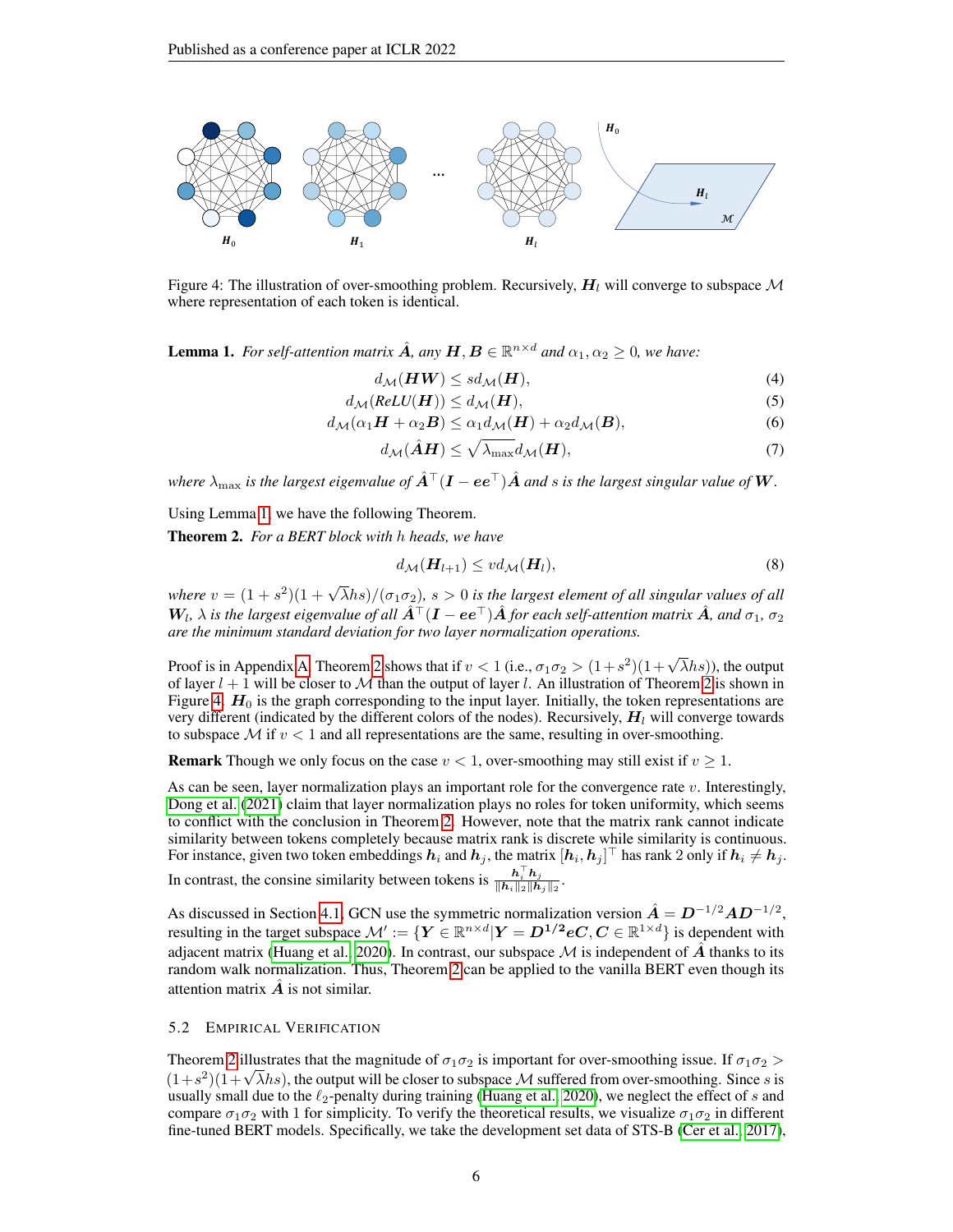

<span id="page-6-1"></span>Figure 5: The estimated distribution of  $\sigma_1 \sigma_2$  for different fine-tuned models.

CoLA [\(Warstadt et al., 2019\)](#page-10-15), SQuAD [\(Rajpurkar et al., 2016\)](#page-10-3) as input to the fine-tuned models and visualize the distribution of  $\sigma_1 \sigma_2$  at the last layer using kernel density estimation [\(Rosenblatt, 1956\)](#page-10-16).

Results are shown in Figure [5.](#page-6-1) As can be seen, the distributions of  $\sigma_1 \sigma_2$  can be very different across data sets. For STS-B [\(Cer et al., 2017\)](#page-9-15),  $\sigma_1 \sigma_2$  of all data is larger than 1, which means that over-smoothing is serious for this data set. For CoLA [\(Warstadt et al., 2019\)](#page-10-15) and SQuAD [\(Rajpurkar](#page-10-3) [et al., 2016\)](#page-10-3), there also exists a fraction of samples satisfying  $\sigma_1 \sigma_2 > 1$ .

## <span id="page-6-0"></span>6 METHOD

From our proof in Appendix [A,](#page-12-0) we figure out that the main reason is the post-normalization scheme in BERT. In comparison, to train a 1000-layer GCN, [Li et al.](#page-10-17) [\(2021\)](#page-10-17) instead apply pre-normalization with skip connections to ensure  $v > 1$ . However, the performance of pre-normalization is not better than post-normalization for layer normalization empirically [\(He et al., 2021\)](#page-9-16). In this section, we preserve the post-normalization scheme and propose a hierarchical fusion strategy to alleviate the over-smoothing issue. Specifically, since only deep layers suffer from the over-smoothing issue, we allow the model select representations from both shallow layers and deep layers as final output.

#### 6.1 HIERARCHICAL FUSION STRATEGY

Concat Fusion We first consider a simple and direct layer-wise Concat Fusion approach. Considering a L-layer model, we first concatenate the representations  $H_k$  from each layer k to generate a matrix  $[H_1, H_2, \ldots, H_L]$  and then apply a linear mapping to generate the final representation  $\sum_{k=1}^L \alpha_k H_k$ . Here  $\{\alpha_k\}$  are model parameters independent with inputs. Since this scheme requires preserving feature maps from all layers, the memory cost will be huge as the model gets deep.

Max Fusion Inspired by the idea of the widely adopted max-pooling mechanism, we construct the final output by taking the maximum value across all layers for each dimension of the representation. Max Fusion is an adaptive fusion mechanism since the model can dynamically decide the important layer for each element in the representation. Max Fusion is the most flexible strategy, since it does not require learning any additional parameters and is more efficient in terms of speed and memory.

Gate Fusion Gate mechanism is commonly used for information propagation in natural language processing field [\(Cho et al., 2014\)](#page-9-17). To exploit the advantages from different semantic levels, we propose a vertical gate fusion module, which predicts the respective importance of token-wise representations from different layers and aggregate them adaptively. Given token representations  $\{\bar{H}_k^t\}$ , where t denotes the token index and k denotes the layer index, the final representation for token  $t$  is calculated by  $\sum_{k=1}^L I_k^t\cdot \bm{H}_k^t$ , where  $I_1^t, I_2^t, \ldots, I_L^t = \text{softmax}(g(\bm{H}_1^t), g(\bm{H}_2^t), \ldots, g(\bm{H}_L^t)).$ Here L is the number of layers and the gate function  $g(\cdot)$  is a fully-connected (FC) layer, which relies on the word representation itself in respective layers to predict its importance scores. The weights of the gate function  $g(\cdot)$  are shared across different layers.

Even though Concat Fusion and Max Fusion have been investigated in the graph field [\(Xu et al.,](#page-11-1) [2018\)](#page-11-1), their effectiveness for pre-trained language model have not yet been explored. Besides, since the *layer-wise* Concat Fusion and *element-wise* Max Fusion lack the ability to generate token representations according to each token's specificity, we further propose the *token-wise* Gate Fusion for adapting fusion to the language scenario.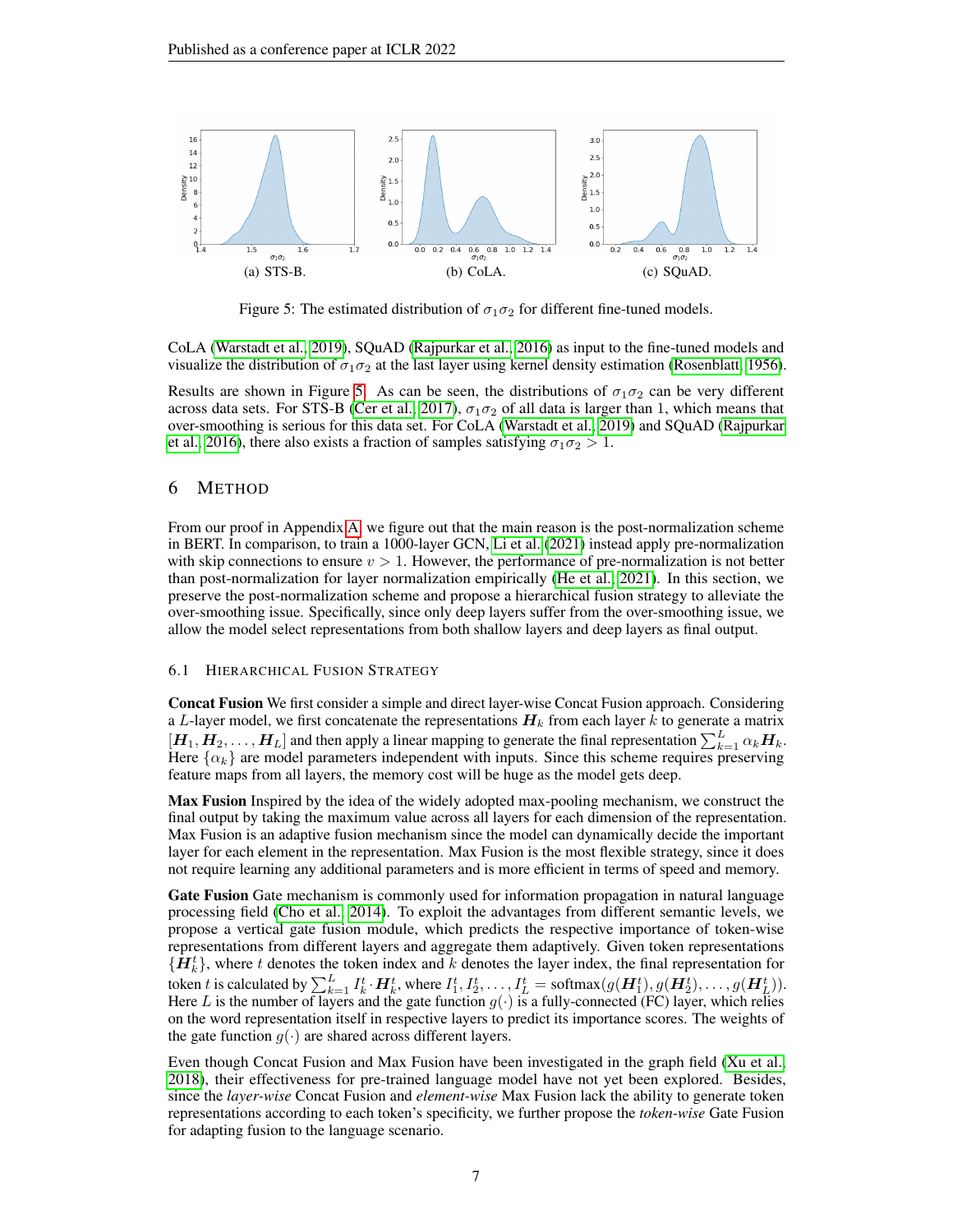|                      | $MNLI$ (m/mm) | OOP  | ONLI | $SST-2$ | <b>COLA</b> | STS-B | <b>MRPC</b> | <b>RTE</b> | Average |
|----------------------|---------------|------|------|---------|-------------|-------|-------------|------------|---------|
| <b>BERT</b>          | 85.4/85.8     | 88.2 | 91.5 | 92.9    | 62.1        | 88.8  | 90.4        | 69.0       | 83.8    |
| <b>BERT</b> (concat) | 85.3/85.4     | 87.8 | 91.8 | 93.8    | 65.1        | 89.8  | 91.3        | 71.1       | 84.6    |
| BERT (max)           | 85.3/85.6     | 88.5 | 92.0 | 93.7    | 64.6        | 90.3  | 91.7        | 71.5       | 84.7    |
| BERT (gate)          | 85.4/85.7     | 88.4 | 92.3 | 93.9    | 64.0        | 90.3  | 92.0        | 73.9       | 85.1    |
| <b>ALBERT</b>        | 81.6/82.2     | 85.6 | 90.7 | 90.3    | 50.8        | 89.4  | 91.3        | 75.5       | 81.8    |
| ALBERT (concat)      | 82.8/82.8     | 86.7 | 90.9 | 90.7    | 48.7        | 89.7  | 91.5        | 76.5       | 82.3    |
| ALBERT (max)         | 82.5/82.8     | 86.9 | 91.1 | 90.7    | 50.5        | 89.6  | 92.6        | 77.3       | 82.6    |
| ALBERT (gate)        | 83.0/83.7     | 87.0 | 90.9 | 90.4    | 51.3        | 90.0  | 92.4        | 76.2       | 82.7    |

<span id="page-7-0"></span>Table 2: Performance (in %) of the various BERT variants on the GLUE development data set.

#### 6.2 EXPERIMENT RESULTS

The BERT model is stacked with 12 Transformer blocks (Section [2.1\)](#page-1-3) with the following hyperparameters: number of tokens  $n = 128$ , number of self-attention heads  $h = 12$ , and hidden layer size  $d = 768$ . As for the feed-forward layer, we set the filter size  $d_f$  to 3072 as in [Devlin et al.](#page-9-3) [\(2019\)](#page-9-3). All experiments are performed on NVIDIA Tesla V100 GPUs.

#### 6.2.1 DATA AND SETTINGS

**Pre-training** For the setting in pre-training phase, we mainly follows BERT paper [\(Devlin et al.,](#page-9-3) [2019\)](#page-9-3). Our pre-training tasks are vanilla masked language modeling (MLM) and next sentence prediction (NSP). The pre-training datasets are English BooksCorpus [\(Zhu et al., 2015\)](#page-11-6) and Wikipedia [\(Devlin et al., 2019\)](#page-9-3) (16G in total). The WordPiece embedding [\(Wu et al., 2016\)](#page-11-7) and the dictionary containing 30, 000 tokens in [\(Devlin et al., 2019\)](#page-9-3) are still used in our paper. To pre-process text, we use the special token [CLS] as the first token of each sequence and [SEP] to separate sentences in a sequence. The pre-training is performed for 40 epochs.

Fine-tuning In the fine-tuning phase, we perform downstream experiments on the GLUE [\(Wang](#page-10-1) [et al., 2018a\)](#page-10-1), SWAG [\(Zellers et al., 2018\)](#page-11-3) and SQuAD [\(Rajpurkar et al., 2016;](#page-10-3) [2018\)](#page-10-4) benchmarks. GLUE is a natural language understanding benchmark, which includes three categories tasks: (i) single-sentence tasks (CoLA and SST-2); (ii) similarity and paraphrase tasks (MRPC, QQP and STS-B); (iii) inference tasks (MNLI, QNLI and RTE). For MNLI task, we experiment on both the matched (MNLI-m) and mismatched (MNLI-mm) versions. The SWAG data set is for grounded commonsense inference, while SQuAD is a task for question answering. In SQuAD v1.1 [\(Rajpurkar](#page-10-3) [et al., 2016\)](#page-10-3), the answers are included in the context. SQuAD v2.0 [\(Rajpurkar et al., 2018\)](#page-10-4) is more challenge than SQuAD v1.0, in which some answers are not included in the context. Following BERT [\(Devlin et al., 2019\)](#page-9-3), we report accuracy for MNLI, QNLI, RTE, SST-2 tasks, F1 score for QQP and MRPC, Spearman correlation for STS-B, and Matthews correlation for CoLA. For SWAG task, we use accuracy for evaluation. For SQuAD v1.1 and v2.0, we report the Exact Match (EM) and F1 scores. Descriptions of the data sets and details of other hyper-parameter settings are in Appendix [B](#page-13-0) and in Appendix [C,](#page-14-0) respectively.

#### 6.2.2 RESULTS AND ANALYSIS

Since BERT [\(Devlin et al., 2019\)](#page-9-3) and RoBERTa [\(Liu et al., 2019\)](#page-10-6) share the same architecture and the only difference is data resource and training steps, here we mainly evaluate our proposed method on BERT and ALBERT [\(Lan et al.,](#page-9-4) [2020\)](#page-9-4). Results on the GLUE benchmark are shown in Table [2,](#page-7-0) while results on SWAG and SQuAD are illustrated in Table [3.](#page-7-1) For SQuAD task, in contrast to BERT which [\(Devlin et al.,](#page-9-3)

<span id="page-7-1"></span>Table 3: Performance (in %) on the SWAG and SQuAD development sets.

|               | SWAG |      | SOuAD v1.1 | SOuAD v2.0 |      |  |
|---------------|------|------|------------|------------|------|--|
|               | acc  | EM   | F1         | EМ         | F1   |  |
| <b>BERT</b>   | 81.6 | 79.7 | 87.1       | 72.9       | 75.5 |  |
| BERT (concat) | 82.0 | 80.2 | 87.8       | 74.1       | 77.0 |  |
| BERT (max)    | 81.9 | 80.1 | 87.6       | 73.6       | 76.6 |  |
| BERT (gate)   | 82.1 | 80.7 | 88.0       | 73.9       | 77.3 |  |

[2019\)](#page-9-3) utilize the augmented training data during fine-tuning phase, we only fine-tune our model on the standard SQuAD data set. As can be seen, our proposed fusion strategies also perform better than baselines on various tasks consistently.

Following the previous over-smoothing measure, we visualize the token-wise cosine similarity in each layer. Here we perform visualization on the same data sets as Section [5.2](#page-5-3) and the results are shown in Figure [6.](#page-8-0) For all three data sets, the cosine similarity has a drop in the last layer compared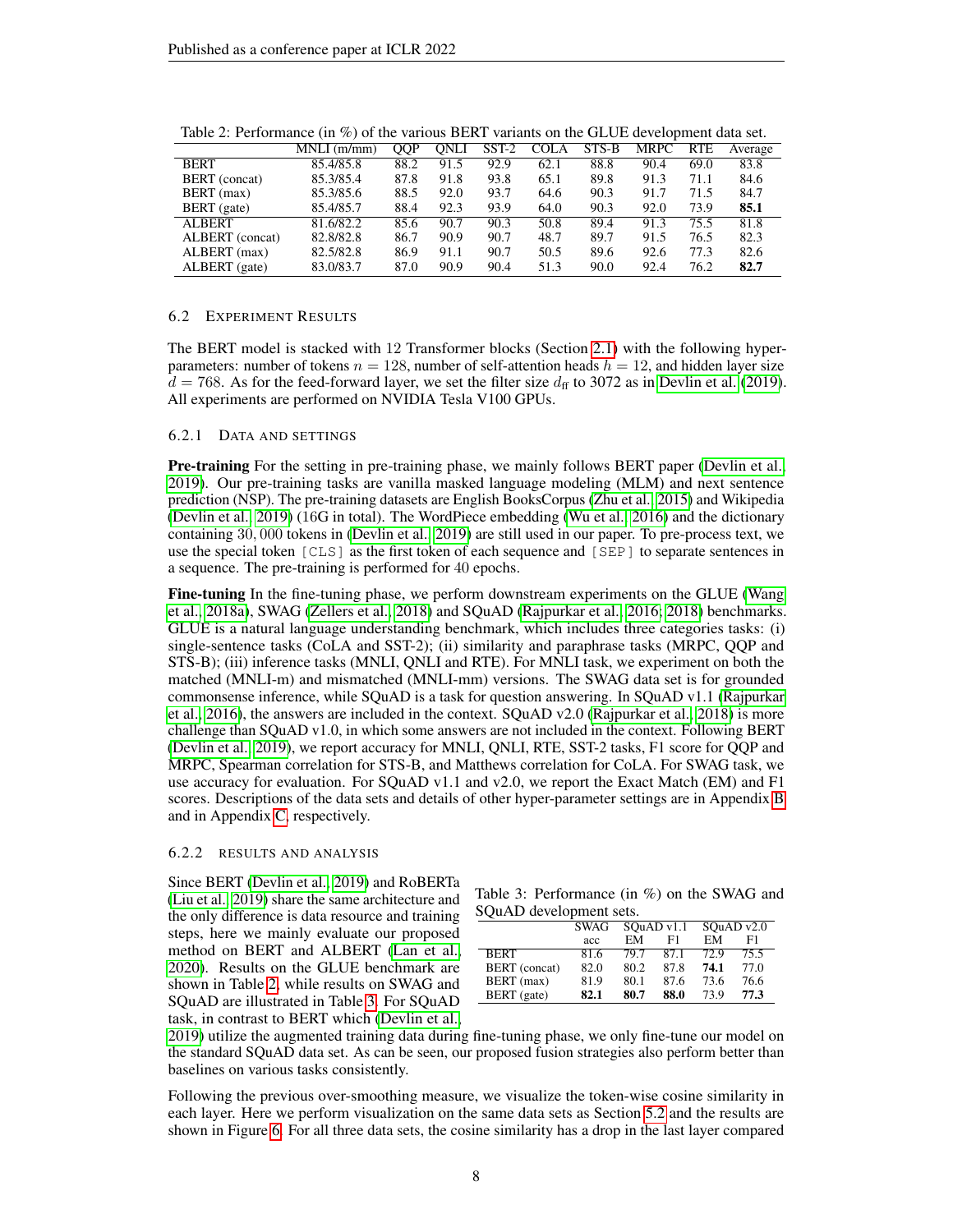

<span id="page-8-0"></span>Figure 6: The token-wise similarity comparison between BERT and BERT with gate fusion. Here F means the final output, which is the fusion results for our approach.



<span id="page-8-1"></span>Figure 7: Visualization of importance weights of gate fusion on different layers.

with baseline. It's remarkable that the similarity drop is the most obvious in STS-B [\(Cer et al., 2017\)](#page-9-15), which is consistent with our empirical verification that STS-B's  $\sigma_1 \sigma_2$  is the largest in Section [5.2.](#page-5-3) Since the representation of tokens from prior layers is not similar with each other, our fusion method alleviates the over-smoothing issue and improve the model performance at the same time.

To study the dynamic weights of fusion gate strategy, we visualize the importance weight  $I_k^t$  for each token  $t$  and for each layer  $k$ . We randomly select three samples and the visualization results are illustrated in Figure [7.](#page-8-1) Note that our gate strategy will reduce to vanilla model if representation from the last layer is selected for each token. As can be seen, the weight distribution of different tokens is adaptively decided, illustrating that the vanilla BERT stacks model is not the best choice for all tokens. The keywords which highly affect meaning of sentences (i.e. *"women", "water", "fish"*) are willing to obtain more semantic representations from the deep layer, while for some simple words which appear frequently (i.e. *"a"*, *"is"*), the features in shallow layers are preferred.

# 7 CONCLUSION

In this paper, we revisit the over-smoothing problem in BERT models. Since this issue has been detailed discuss in graph learning field, we firstly establish the relationship between BERT and graph for inspiration, and find out that self-attention matrix can be shared among last few blocks without performance drop. Inspired by over-smoothing discussion in graph convolutional network, we provide some theoretical analysis for BERT models and figure out the importance of layer normalization. Specifically, if the standard derivation of layer normalization is sufficiently large, the output will converge towards to a low-rank subspace. To alleviate the over-smoothing problem, we also propose a hierarchical fusion strategy to combine representations from different layers adaptively. Extensive experiment results on various data sets illustrate the effect of our fusion methods.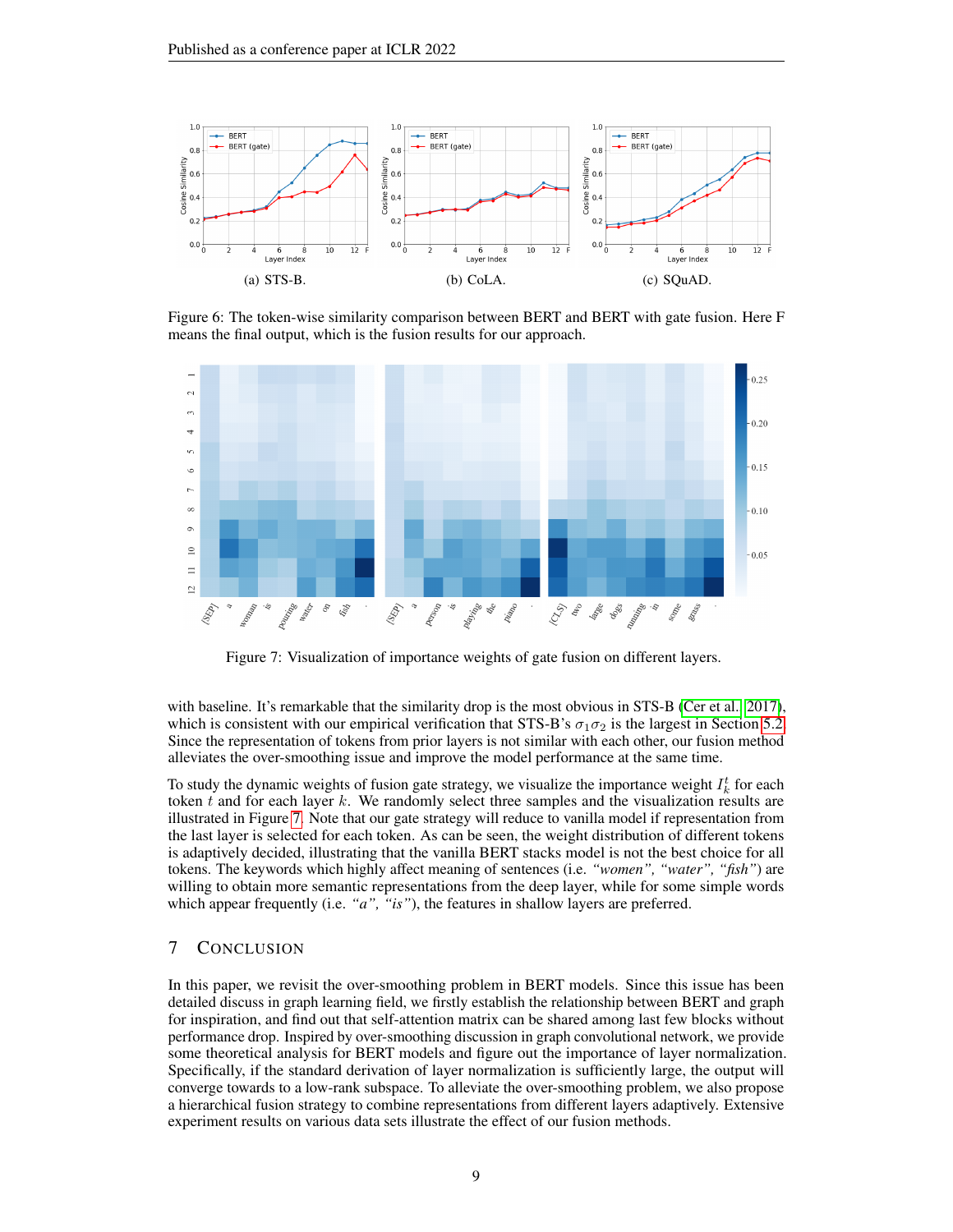## **REFERENCES**

- <span id="page-9-9"></span>J. Ba, J. Kiros, and G. Hinton. Layer normalization. Preprint arXiv:1607.06450, 2016.
- <span id="page-9-20"></span>L. Bentivogli, I. Dagan, D. Hoa, D. Giampiccolo, and B. Magnini. The Fifth PASCAL Recognizing Textual Entailment Challenge. In *TAC 2009 Workshop*, 2009.
- <span id="page-9-0"></span>T. Brown, B. Mann, N. Ryder, M. Subbiah, J. Kaplan, P. Dhariwal, A. Neelakantan, P. Shyam, G. Sastry, A. Askell, et al. Language Models are Few-Shot Learners. Preprint arXiv:2005.14165, 2020.
- <span id="page-9-2"></span>N. Carion, F. Massa, G. Synnaeve, N. Usunier, A. Kirillov, and S. Zagoruyko. End-to-End Object Detection with Transformers. In *European Conference on Computer Vision*, 2020.
- <span id="page-9-15"></span>D. Cer, M. Diab, E. Agirre, I. Lopez-Gazpio, and L. Specia. SemEval-2017 Task 1: Semantic Textual Similarity Multilingual and Crosslingual Focused Evaluation. In *International Workshop on Semantic Evaluation*, 2017.
- <span id="page-9-19"></span>Z. Chen, H. Zhang, X. Zhang, and L. Zhao. Quora Question Pairs. *University of Waterloo*, 2018.
- <span id="page-9-17"></span>K. Cho, B. van Merriënboer, C. Gulcehre, D. Bahdanau, F. Bougares, H. Schwenk, and Y. Bengio. Learning Phrase Representations using RNN Encoder–Decoder for Statistical Machine Translation. In *Empirical Methods in Natural Language Processing*, 2014.
- <span id="page-9-14"></span>F. Chung and F. Graham. *Spectral Graph Theory*. American Mathematical Soc., 1997.
- <span id="page-9-3"></span>J. Devlin, M. Chang, K. Lee, and K. Toutanova. BERT: Pre-training of Deep Bidirectional Transformers for Language Understanding. In *North American Chapter of the Association for Computational Linguistics*, 2019.
- <span id="page-9-13"></span>W. Dolan and C. Brockett. Automatically Constructing a Corpus of Sentential Paraphrases. In *International Workshop on Paraphrasing*, 2005.
- <span id="page-9-5"></span>Y. Dong, J. Cordonnier, and A. Loukas. Attention is Not All You Need: Pure Attention Loses Rank Doubly Exponentially with Depth. In *International Conference on Machine Learning*, 2021.
- <span id="page-9-1"></span>A. Dosovitskiy, L. Beyer, A. Kolesnikov, D. Weissenborn, X. Zhai, T. Unterthiner, M. Dehghani, M. Minderer, G. Heigold, S. Gelly, et al. An Image is Worth 16x16 Words: Transformers for Image Recognition at Scale. In *International Conference on Learning Representations*, 2021.
- <span id="page-9-18"></span>F. Gantmakher. *The Theory of Matrices, Volume 2*. American Mathematical Soc., 2000.
- <span id="page-9-6"></span>C. Gong, D. Wang, M. Li, V. Chandra, and Q. Liu. Improve Vision Transformers Training by Suppressing Over-smoothing. Preprint arXiv:2104.12753, 2021.
- <span id="page-9-10"></span>L. Gong, D. He, Z. Li, T. Qin, L. Wang, and T. Liu. Efficient Training of BERT by Progressively Stacking. In *International Conference on Machine Learning*, 2019.
- <span id="page-9-16"></span>R. He, A. Ravula, B. Kanagal, and J. Ainslie. Realformer: Transformer likes residual attention. In *Findings of Annual Meeting of the Association for Computational Linguistics*, 2021.
- <span id="page-9-12"></span>W. Huang, Y. Rong, T. Xu, F. Sun, and J. Huang. Tackling Over-Smoothing for General Graph Convolutional Networks. Preprint arXiv:2008.09864, 2020.
- <span id="page-9-7"></span>Y. Kaya, S. Hong, and T. Dumitras. Shallow-Deep Networks: Understanding and Mitigating Network Overthinking. In *International Conference on Machine Learning*, 2019.
- <span id="page-9-8"></span>T. Kipf and M. Welling. Semi-Supervised Classification with Graph Convolutional Networks. In *International Conference on Learning Representations*, 2017.
- <span id="page-9-11"></span>O. Kovaleva, A. Romanov, A. Rogers, and A. Rumshisky. Revealing the Dark Secrets of BERT. In *Empirical Methods in Natural Language Processing*, 2019.
- <span id="page-9-4"></span>Z. Lan, M. Chen, S. Goodman, K. Gimpel, P. Sharma, and R. Soricut. ALBERT: A Lite BERT for Self-supervised Learning of Language Representations. In *International Conference on Learning Representations*, 2020.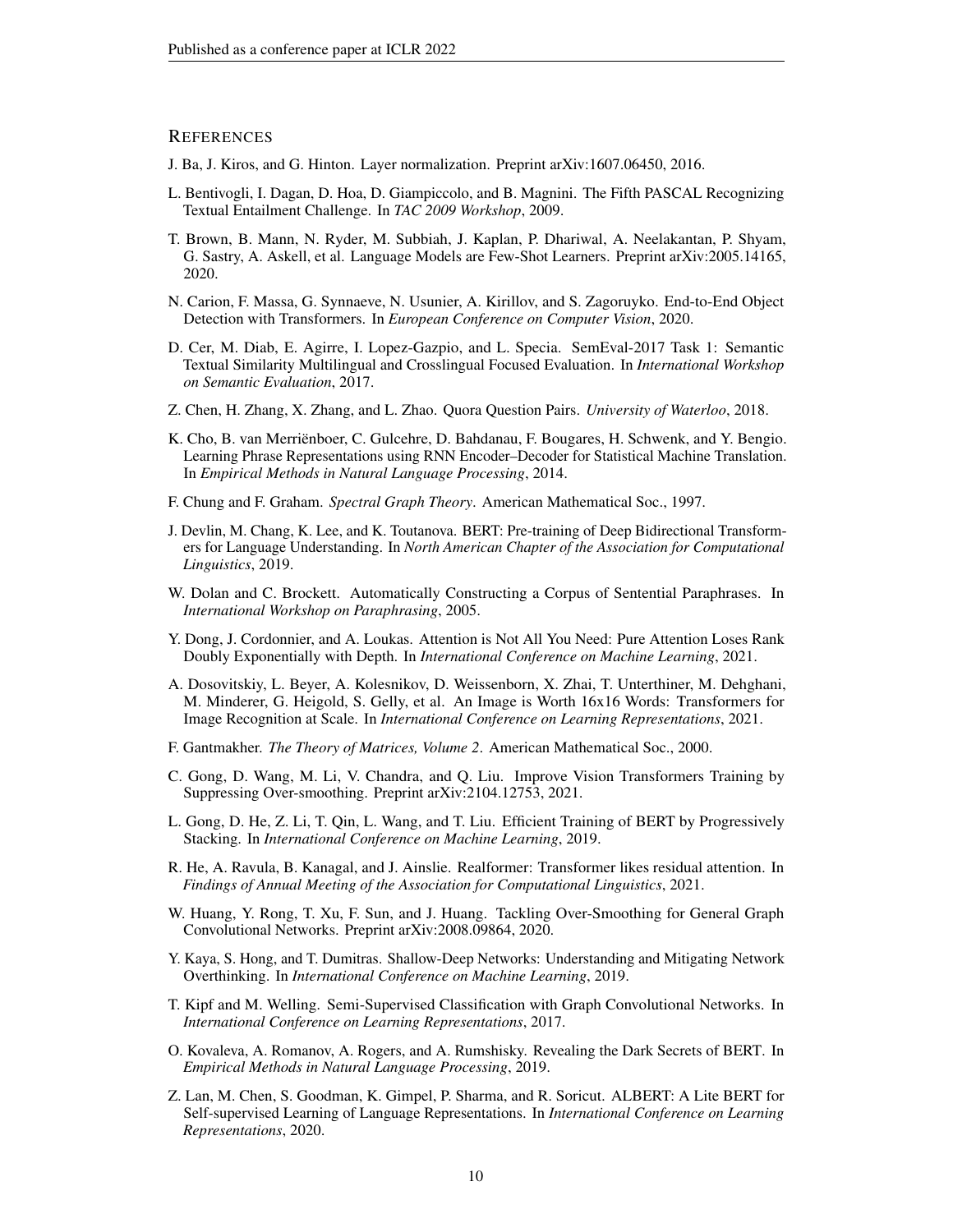- <span id="page-10-12"></span>R. Lebret, D. Grangier, and M. Auli. Neural Text Generation from Structured Data with Application to the Biography Domain. In *Empirical Methods in Natural Language Processing*, 2016.
- <span id="page-10-10"></span>G. Li, M. Müller, A. Thabet, and B. Ghanem. DeepGCNs: Can GCNs Go as Deep as CNNs? In *International Conference on Computer Vision*, 2019.
- <span id="page-10-17"></span>G. Li, M. Müller, B. Ghanem, and V. Koltun. Training Graph Neural Networks with 1000 Layers. In *International Conference on Machine Learning*, 2021.
- <span id="page-10-7"></span>Q. Li, Z. Han, and X. Wu. Deeper Insights into Graph Convolutional Networks for Semi-Supervised Learning. In *AAAI conference on artificial intelligence*, 2018.
- <span id="page-10-6"></span>Y. Liu, M. Ott, N. Goyal, J. Du, M. Joshi, D. Chen, O. Levy, M. Lewis, L. Zettlemoyer, and V. Stoyanov. RoBERTa: A Robustly Optimized BERT Pretraining Approach. Preprint arXiv:1907.11692, 2019.
- <span id="page-10-18"></span>K. Oono and T. Suzuki. Graph Neural Networks Exponentially Lose Expressive Power for Node Classification. In *International Conference on Learning Representations*, 2020.
- <span id="page-10-2"></span>M. Ott, S. Edunov, D. Grangier, and M. Auli. Scaling Neural Machine Translation. In *Machine Translation*, 2018.
- <span id="page-10-8"></span>C. Park, I. Na, Y. Jo, S. Shin, J. Yoo, B. Kwon, J. Zhao, H. Noh, Y. Lee, and J. Choo. SANVis: Visual Analytics for Understanding Self-Attention Networks. In *IEEE Visualization Conference*, 2019.
- <span id="page-10-3"></span>P. Rajpurkar, J. Zhang, K. Lopyrev, and P. Liang. SQuAD: 100,000+ Questions for Machine Comprehension of Text. In *Empirical Methods in Natural Language Processing*, 2016.
- <span id="page-10-4"></span>P. Rajpurkar, R. Jia, and P. Liang. Know What You Don't Know: Unanswerable Questions for SQuAD. In *Annual Meeting of the Association for Computational Linguistics*, 2018.
- <span id="page-10-11"></span>Y. Rong, W. Huang, T. Xu, and J. Huang. DropEdge: Towards Deep Graph Convolutional Networks on Node Classification. In *International Conference on Learning Representations*, 2020.
- <span id="page-10-16"></span>M. Rosenblatt. Remarks on Some Nonparametric Estimates of a Density Function. *Annals of Mathematical Statistics*, 1956.
- <span id="page-10-9"></span>H. Shi, J. Gao, X. Ren, H. Xu, X. Liang, Z. Li, and J. Kwok. SparseBERT: Rethinking the Importance Analysis in Self-attention. In *International Conference on Machine Learning*, 2021.
- <span id="page-10-14"></span>R. Socher, A. Perelygin, J. Wu, J. Chuang, C. Manning, A. Ng, and C. Potts. Recursive Deep Models for Semantic Compositionality Over a Sentiment Treebank. In *Empirical Methods in Natural Language Processing*, 2013.
- <span id="page-10-5"></span>R. Strudel, R. Garcia, I. Laptev, and C. Schmid. Segmenter: Transformer for Semantic Segmentation. In *International Conference on Computer Vision*, 2021.
- <span id="page-10-0"></span>A. Vaswani, N. Shazeer, N. Parmar, J. Uszkoreit, L. Jones, A. Gomez, Ł. Kaiser, and I. Polosukhin. Attention Is All You Need. In *Neural Information Processing Systems*, 2017.
- <span id="page-10-13"></span>U. Von Luxburg. A Tutorial on Spectral Clustering. *Statistics and computing*, 2007.
- <span id="page-10-1"></span>A. Wang, A. Singh, J. Michael, F. Hill, O. Levy, and S. Bowman. GLUE: A Multi-Task Benchmark and Analysis Platform for Natural Language Understanding. In *EMNLP Workshop BlackboxNLP*, 2018a.
- <span id="page-10-19"></span>W. Wang, M. Yan, and C. Wu. Multi-Granularity Hierarchical Attention Fusion Networks for Reading Comprehension and Question Answering. In *Annual Meeting of the Association for Computational Linguistics*, 2018b.
- <span id="page-10-15"></span>A. Warstadt, A. Singh, and S. Bowman. Neural Network Acceptability Judgments. *Transactions of the Association for Computational Linguistics*, 2019.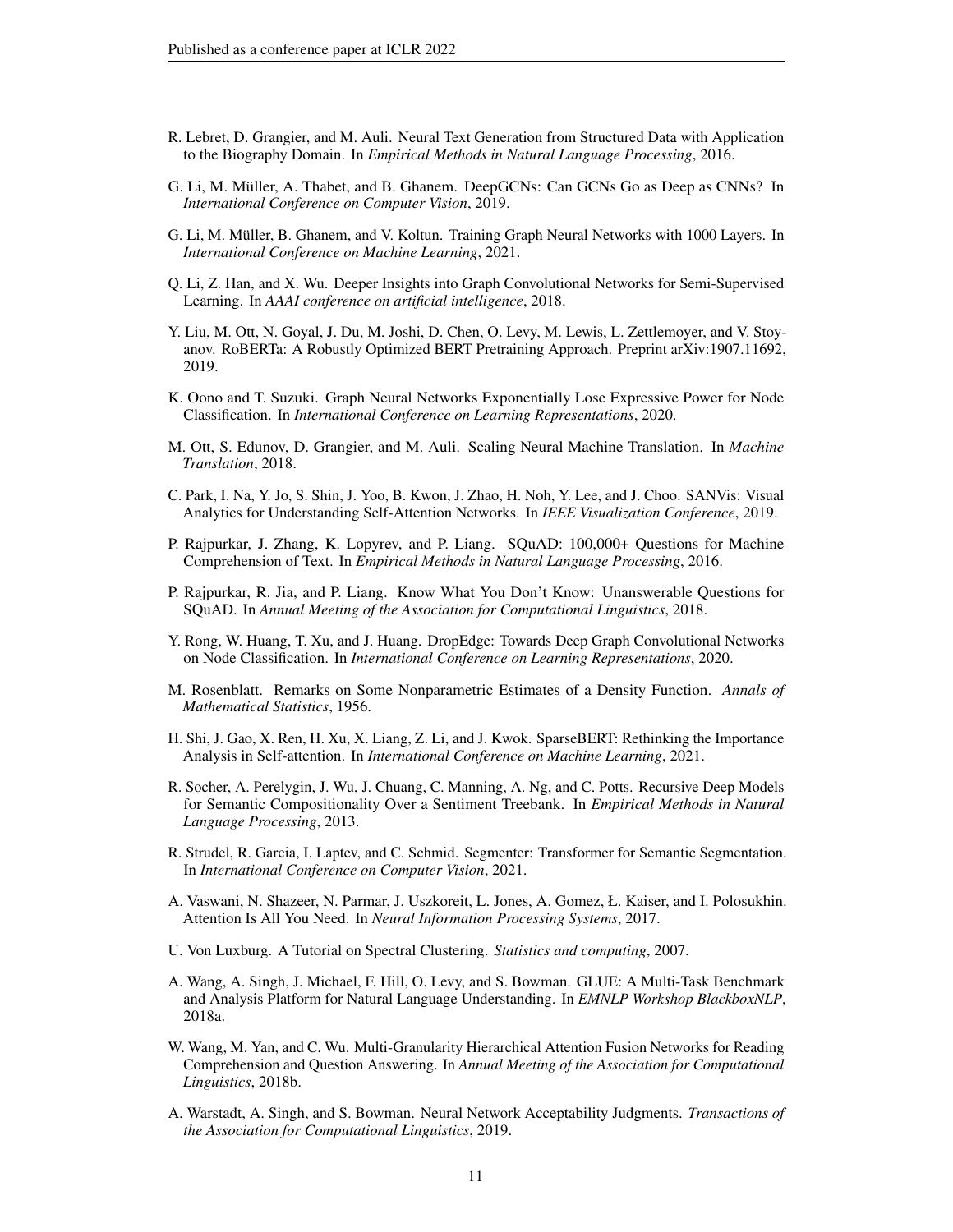- <span id="page-11-8"></span>A. Williams, N. Nangia, and S. Bowman. A Broad-Coverage Challenge Corpus for Sentence Understanding through Inference. In *North American Chapter of the Association for Computational Linguistics*, 2018.
- <span id="page-11-5"></span>T. Wolf, J. Chaumond, L. Debut, V. Sanh, C. Delangue, A. Moi, P. Cistac, M. Funtowicz, J. Davison, S. Shleifer, et al. Transformers: State-of-the-Art Natural Language Processing. In *Empirical Methods in Natural Language Processing: System Demonstrations*, 2020.
- <span id="page-11-7"></span>Y. Wu, M. Schuster, Z. Chen, Q. Le, M. Norouzi, W. Macherey, M. Krikun, Y. Cao, Q. Gao, K. Macherey, et al. Google's Neural Machine Translation System: Bridging the Gap between Human and Machine Translation. Preprint arXiv:1609.08144, 2016.
- <span id="page-11-1"></span>K. Xu, C. Li, Y. Tian, T. Sonobe, K. Kawarab, and S. Jegelka. Representation Learning on Graphs with Jumping Knowledge Networks. In *International Conference on Machine Learning*, 2018.
- <span id="page-11-4"></span>C. Yun, Y. Chang, S. Bhojanapalli, A. Rawat, S. Reddi, and S. Kumar.  $O(n)$  Connections are Expressive Enough: Universal Approximability of Sparse Transformers. In *Neural Information Processing Systems*, 2020.
- <span id="page-11-3"></span>R. Zellers, Y. Bisk, R. Schwartz, and Y. Choi. SWAG: A Large-Scale Adversarial Dataset for Grounded Commonsense Inference. In *Empirical Methods in Natural Language Processing*, 2018.
- <span id="page-11-2"></span>L. Zhao and L. Akoglu. PairNorm: Tackling Oversmoothing in GNNs. In *International Conference on Learning Representations*, 2020.
- <span id="page-11-0"></span>W. Zhou, C. Xu, T. Ge, J. McAuley, K. Xu, and F. Wei. BERT Loses Patience: Fast and Robust Inference with Early Exit. In *Neural Information Processing Systems*, 2020.
- <span id="page-11-6"></span>Y. Zhu, R. Kiros, R. Zemel, R. Salakhutdinov, R. Urtasun, A. Torralba, and S. Fidler. Aligning Books and Movies: Towards Story-like Visual Explanations by Watching Movies and Reading Books. In *International Conference on Computer Vision*, 2015.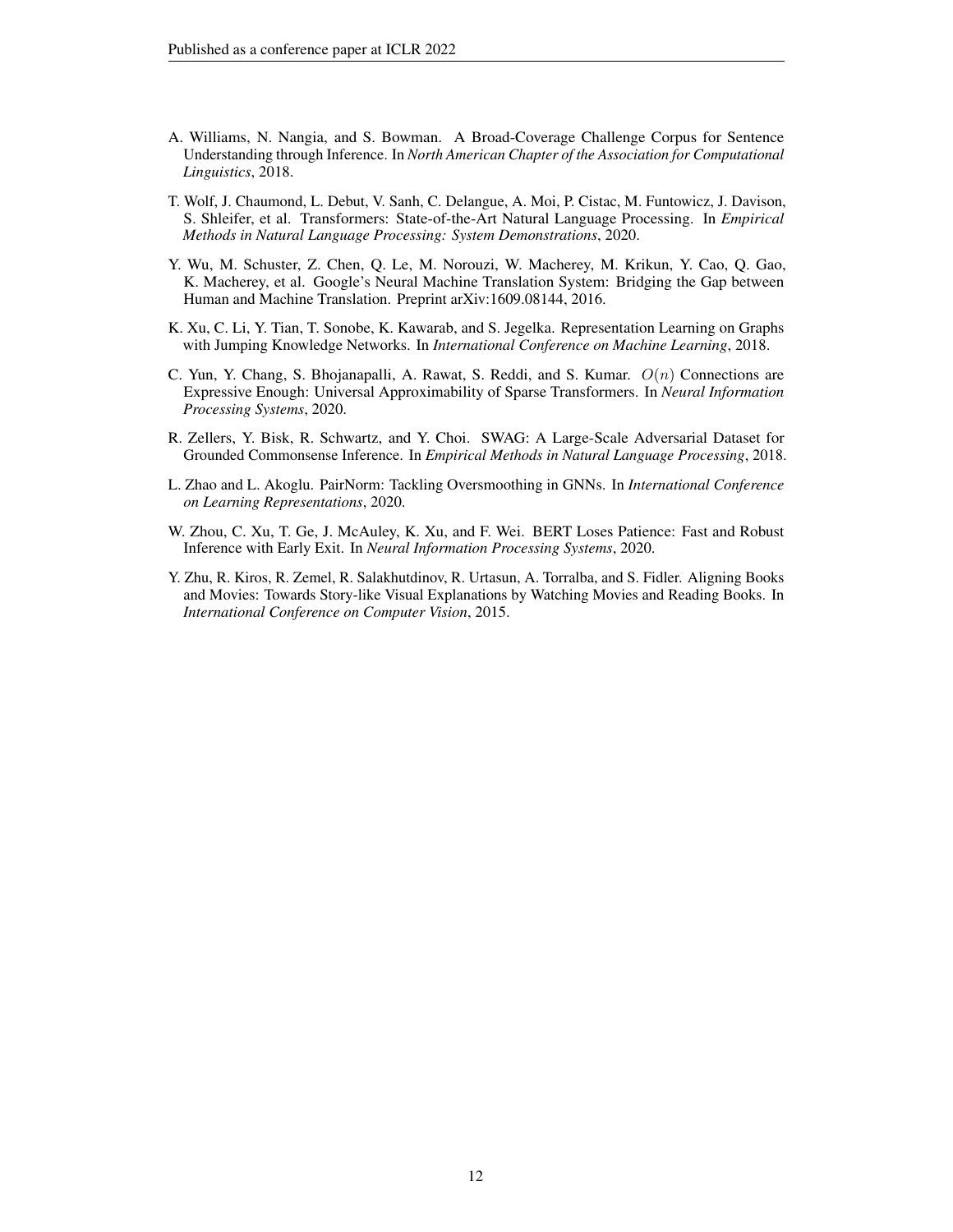## <span id="page-12-0"></span>A PROOF

**Lemma 1.** For self-attention matrix  $\hat{A}$ , any  $H, B \in \mathbb{R}^{n \times d}$  and  $\alpha_1, \alpha_2 \ge 0$ , we have:

$$
d_{\mathcal{M}}(\boldsymbol{H}\boldsymbol{W}) \le sd_{\mathcal{M}}(\boldsymbol{H}),\tag{4}
$$

$$
d_{\mathcal{M}}(ReLU(\boldsymbol{H})) \leq d_{\mathcal{M}}(\boldsymbol{H}),\tag{5}
$$

$$
d_{\mathcal{M}}(\alpha_1 \boldsymbol{H} + \alpha_2 \boldsymbol{B}) \le \alpha_1 d_{\mathcal{M}}(\boldsymbol{H}) + \alpha_2 d_{\mathcal{M}}(\boldsymbol{B}), \tag{6}
$$

<span id="page-12-1"></span>
$$
d_{\mathcal{M}}(\hat{\mathbf{A}}\mathbf{H}) \le \sqrt{\lambda_{\max}} d_{\mathcal{M}}(\mathbf{H}),\tag{7}
$$

*where*  $\lambda_{\max}$  *is the largest eigenvalue of*  $\hat{A}^{\top}(I - ee^{\top})\hat{A}$  *and s is the largest singular value of* W.

*Proof.* Here we only prove the last inequality [\(7\)](#page-12-1), as the inequity is different from the theories in GCN since  $\vec{A}$  is not symmetric and shared in Transformer architecture. For the first three inequalities, we refer to [Oono & Suzuki](#page-10-18) [\(2020\)](#page-10-18) and [Huang et al.](#page-9-12) [\(2020\)](#page-9-12).

Write  $HH^{\top} = Q\Omega Q^{\top}$  for the eigin-decomposition of  $HH^{\top}$ , where  $Q = [q_1, q_2, \ldots, q_n]$  is the orthogonal and  $\Omega = \text{diag}(\omega_1, \dots, \omega_n)$  with all  $\omega_i \geq 0$ . Recall  $e = n^{-1/2} [1, 1, \dots, 1]^\top \in \mathbb{R}^{n \times 1}$ .

Note that

$$
\begin{aligned} d_{\mathcal{M}}(\hat{\bm{A}}\bm{H})^2 &= \Vert (\bm{I}-\bm{e}\bm{e}^\top)\hat{\bm{A}}\bm{H}\Vert_F^2 \\ &= tr\{(\bm{I}-\bm{e}\bm{e}^\top)\hat{\bm{A}}\bm{H}\bm{H}^\top\hat{\bm{A}}^\top(\bm{I}-\bm{e}\bm{e}^\top)\} \\ &= \sum_{i=1}^n \omega_i \bm{q}_i^\top\hat{\bm{A}}^\top(\bm{I}-\bm{e}\bm{e}^\top)\hat{\bm{A}}\bm{q}_i. \end{aligned}
$$

Since matrix  $\hat{A}^{\top}(I - ee^{\top})\hat{A}$  is positive semidefinite, its all eigenvalues are non-negative. Let  $\lambda_{\text{max}}$ be the largest eigenvalue of  $\hat{A}^{\top}(I - ee^{\top})\hat{A}$ . Consider

$$
\lambda_{\max} d_{\mathcal{M}}(\boldsymbol{H})^2 - d_{\mathcal{M}}(\hat{\boldsymbol{A}}\boldsymbol{H})^2 = \sum_{i=1}^n \omega_i \boldsymbol{q}_i^\top \{ \lambda_{\max}(\boldsymbol{I} - e \boldsymbol{e}^\top) - \hat{\boldsymbol{A}}^\top (\boldsymbol{I} - e \boldsymbol{e}^\top) \hat{\boldsymbol{A}} \} \boldsymbol{q}_i.
$$
  
Let  $\boldsymbol{\Sigma} = \lambda_{\max}(\boldsymbol{I} - e \boldsymbol{e}^\top) - \hat{\boldsymbol{A}}^\top (\boldsymbol{I} - e \boldsymbol{e}^\top) \hat{\boldsymbol{A}}.$ 

 $T =$ 

Note that  $\hat{A} = D^{-1}A$  is a stochastic matrix, we have  $\hat{A}e = e$ . Thus,  $\hat{A}^{\top}(I - ee^{\top})\hat{A}$  has an eigenvalue 0 and corresponding eigenvecter e. Let  $f_i$  be a normalised eigenvector of  $\hat{A}^\top (I - ee^\top) \hat{A}$ orthogonal to  $e$ , and  $\lambda$  be its corresponding eigenvalue. Then we have

$$
\boldsymbol{e}^{\top}\boldsymbol{\Sigma}\boldsymbol{e}=0,\\ \boldsymbol{f}_{i}^{\top}\boldsymbol{\Sigma}\boldsymbol{f}_{i}=\lambda_{\max}-\lambda\geq0.\\ \text{It follows that } d_{\mathcal{M}}(\hat{\boldsymbol{A}}\boldsymbol{H})^{2}\leq\lambda_{\max}d_{\mathcal{M}}(\boldsymbol{H})^{2}.
$$

**Discussion** Assume further that  $\hat{A}$  is doubly stochastic (so that  $\hat{A}^{\top}e = e$ ) with positive entries. Then by Perron–Frobenius theorem [\(Gantmakher, 2000\)](#page-9-18),  $\hat{A}^\top \hat{A}$  has a maximum eigenvalue 1 with associated eigenvector e as well. In this case, the matrix  $\hat{A}^{\top}(I - ee^{\top})\hat{A} = \hat{A}^{\top}\hat{A} - ee^{\top}$  has a maximum eigenvalue  $\lambda_{max}$  < 1.

Theorem 2. *For a BERT block with* h *heads, we have*

$$
d_{\mathcal{M}}(\boldsymbol{H}_{l+1}) \leq v d_{\mathcal{M}}(\boldsymbol{H}_{l}),\tag{8}
$$

*where*  $v = (1 + s^2)(1 + \sqrt{\lambda}hs)/(\sigma_1 \sigma_2)$ ,  $s > 0$  is the largest element of all singular values of all  $W_l$ ,  $\lambda$  is the largest eigenvalue of all  $\hat{A}^\top (I-ee^\top)\hat{A}$  for each self-attention matrix  $\hat{A}$ , and  $\sigma_1$ ,  $\sigma_2$ *are the minimum standard deviation for two layer normalization operations.*

*Proof.* From the definition of self-attention and feed-forward modules, we have

$$
Attn(\boldsymbol{X}) = \text{LayerNorm}(\boldsymbol{X} + \sum_{k=1}^{H} \hat{\boldsymbol{A}}^k \boldsymbol{X} \boldsymbol{W}^k + \mathbf{1b}^{\top}) = (\boldsymbol{X} + \sum_{k=1}^{H} \hat{\boldsymbol{A}}^k \boldsymbol{X} \boldsymbol{W}^k + \mathbf{1b}^{\top} - \mathbf{1b}_{LN}^{\top}) \boldsymbol{D}_{LN}^{-1}
$$
  

$$
FF(\boldsymbol{X}) = \text{LayerNorm}(\boldsymbol{X} + \text{ReLU}(\boldsymbol{X}\boldsymbol{W}_1 + \mathbf{1b}_1^{\top})\boldsymbol{W}_2 + \mathbf{1b}_2^{\top})
$$
  

$$
= (\boldsymbol{X} + \text{ReLU}(\boldsymbol{X}\boldsymbol{W}_1 + \mathbf{1b}_1^{\top})\boldsymbol{W}_2 + \mathbf{1b}_2^{\top} - \mathbf{1b}_{LN}^{\top}) \boldsymbol{D}_{LN}^{-1}
$$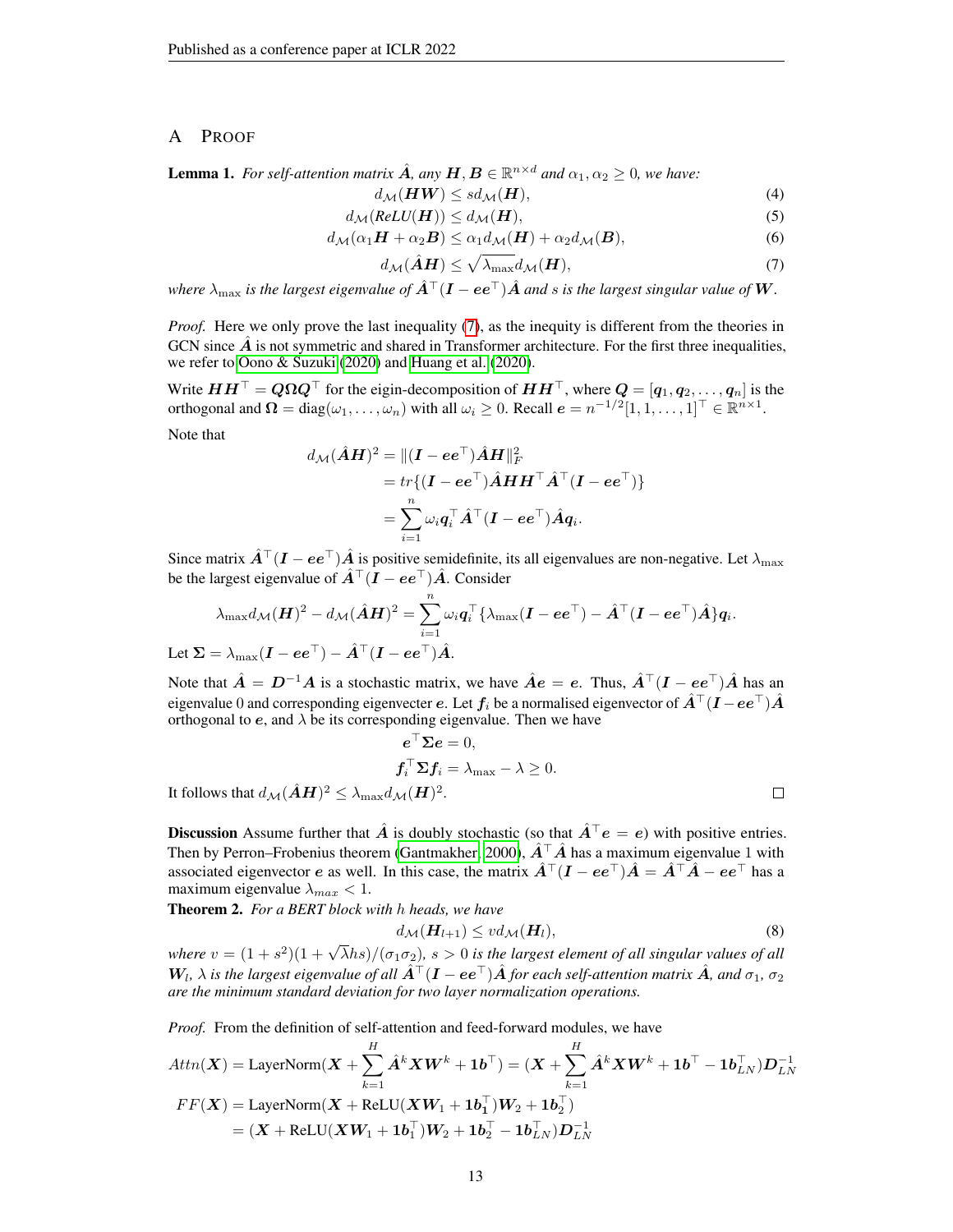Based on the Lemma [1,](#page-5-0) we have

$$
d_{\mathcal{M}}(Attn(\boldsymbol{X})) = d_{\mathcal{M}}((\boldsymbol{X} + \sum_{k=1}^{h} \hat{A}^{k} \boldsymbol{X} \boldsymbol{W}^{k} + \mathbf{1} \boldsymbol{b}^{\top} - \mathbf{1} \boldsymbol{b}_{LN}^{\top}) \boldsymbol{D}_{LN}^{-1})
$$
  
\n
$$
\leq d_{\mathcal{M}}(\boldsymbol{X} \boldsymbol{D}_{LN}^{-1}) + d_{\mathcal{M}}(\sum_{k=1}^{h} \hat{\boldsymbol{A}}^{k} \boldsymbol{X} \boldsymbol{W}^{k} \boldsymbol{D}_{LN}^{-1}) + d_{\mathcal{M}}(\mathbf{1}(\boldsymbol{b} - \boldsymbol{b}_{LN})^{\top})
$$
  
\n
$$
\leq \sigma_{1}^{-1} d_{\mathcal{M}}(\boldsymbol{X}) + \sum_{k=1}^{h} d_{\mathcal{M}}(\hat{\boldsymbol{A}}^{k} \boldsymbol{X} \boldsymbol{W}^{k} \boldsymbol{D}_{LN}^{-1})
$$
  
\n
$$
\leq \sigma_{1}^{-1} d_{\mathcal{M}}(\boldsymbol{X}) + \sqrt{\lambda} h s \sigma_{1}^{-1} d_{\mathcal{M}}(\boldsymbol{X})
$$
  
\n
$$
= (1 + \sqrt{\lambda} h s) \sigma_{1}^{-1} d_{\mathcal{M}}(\boldsymbol{X}).
$$
  
\n
$$
d_{\mathcal{M}}(FF(\boldsymbol{X})) = d_{\mathcal{M}}((\boldsymbol{X} + \text{ReLU}(\boldsymbol{X} \boldsymbol{W}_{1} + \mathbf{1} \boldsymbol{b}_{1}^{\top}) \boldsymbol{W}_{2} + \mathbf{1} \boldsymbol{b}_{2}^{\top} - \mathbf{1} \boldsymbol{b}_{LN}^{\top}) \boldsymbol{D}_{LN}^{-1})
$$
  
\n
$$
\leq d_{\mathcal{M}}(\boldsymbol{X} \boldsymbol{D}_{LN}^{-1}) + d_{\mathcal{M}}(\text{ReLU}(\boldsymbol{X} \boldsymbol{W}_{1} + \mathbf{1} \boldsymbol{b}_{1}^{\top}) \boldsymbol{W}_{2} \boldsymbol{D}_{LN}^{-1}) + d_{\mathcal{M}}(\mathbf{1} (\boldsymbol{b}_{2}^{\top} - \boldsymbol{b}_{LN}^{\top}) \boldsymbol{D}_{LN}^{-1})
$$
  
\n
$$
\leq d_{
$$

It follows that

$$
d_{\mathcal{M}}(\boldsymbol{H}_{l+1}) \leq (1+s^2)(1+\sqrt{\lambda}hs)\sigma_1^{-1}\sigma_2^{-1}d_{\mathcal{M}}(\boldsymbol{H}_l).
$$

 $\Box$ 

## <span id="page-13-0"></span>B DATA SET

## B.1 MNLI

The Multi-Genre Natural Language Inference [\(Williams et al., 2018\)](#page-11-8) is a crowdsourced ternary classification task. Given a premise sentence and a hypothesis sentence, the target is to predict whether the last sentence is an [entailment], [contradiction], or [neutral] relationships with respect to the first one.

## B.2 QQP

The Quora Question Pairs [\(Chen et al., 2018\)](#page-9-19) is a binary classification task. Given two questions on Quora, the target is to determine whether these two asked questions are semantically equivalent or not.

#### B.3 QNLI

The Question Natural Language Inference [\(Wang et al., 2018b\)](#page-10-19) is a binary classification task derived from the Stanford Question Answering Dataset [\(Rajpurkar et al., 2016\)](#page-10-3). Given sentence pairs (question, sentence), the target is to predict whether the last sentence contains the correct answer to the question.

#### B.4 SST-2

The Stanford Sentiment Treebank [\(Socher et al., 2013\)](#page-10-14) is a binary sentiment classification task for a single sentence. All sentences are extracted from movie reviews with human annotations of their sentiment.

## B.5 COLA

The Corpus of Linguistic Acceptability [\(Warstadt et al., 2019\)](#page-10-15) is a binary classification task consisting of English acceptability judgments extracted from books and journal articles. Given a single sentence, the target is to determine whether the sentence is linguistically acceptable or not.